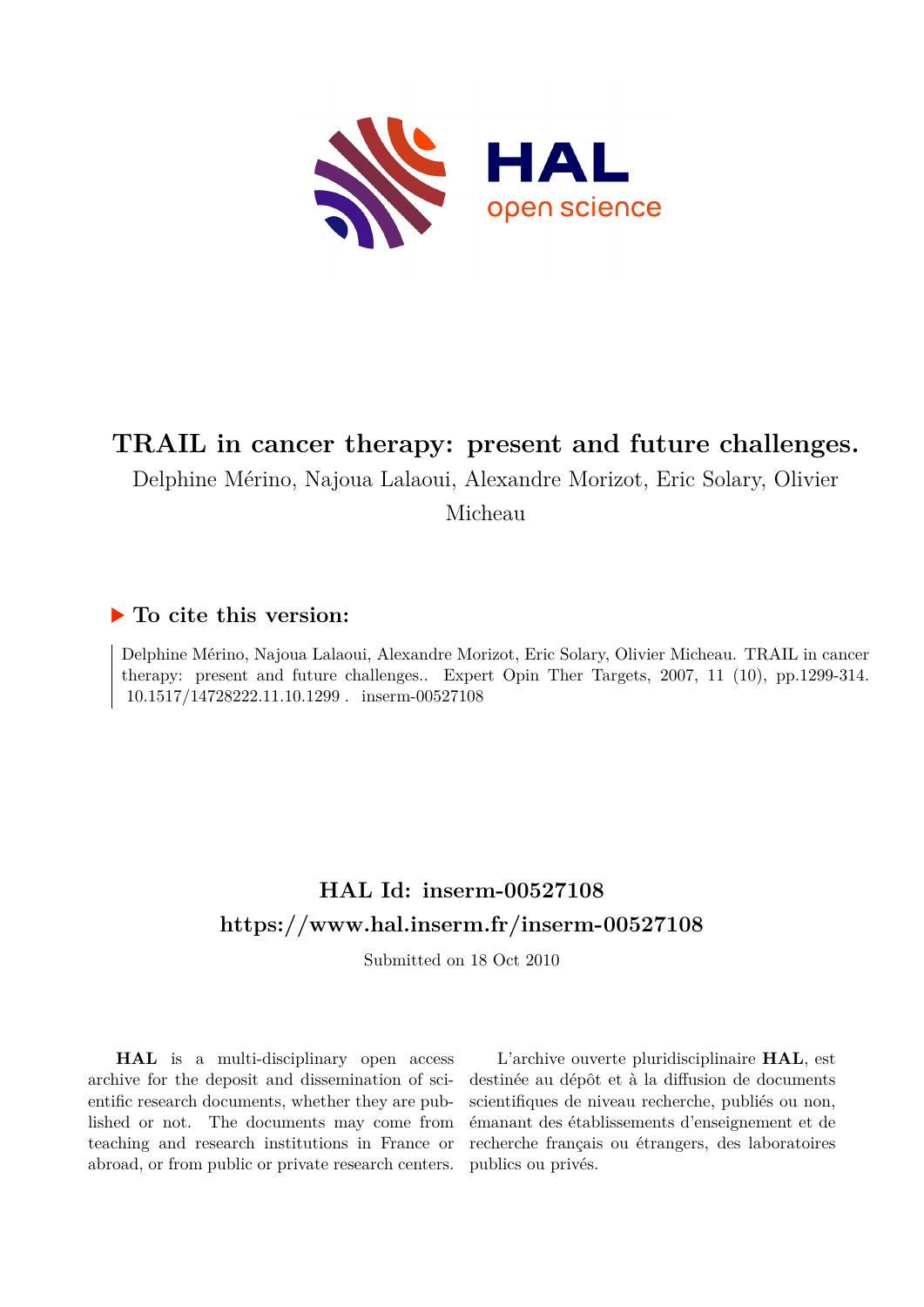TRAIL in cancer therapy: current and future challenges.

Delphine Mérino, Najoua Lalaoui, Alexandre Morizot, Eric Solary and Olivier Micheau

INSERM, U866, Dijon, F-21079 France; Faculty of Medicine and Pharmacy, Univ Bourgogne, Dijon, F-21079 France.

# Keywords:

Apoptosis, cancer, resistance, TRAIL, TRAIL-receptor agonistic antibodies, TRAIL-Receptors.

Send correspondence to: Olivier Micheau, Ph.D., INSERM U866, Faculty of Medicine and Pharmacy, Univ Bourgogne, Dijon, F-21079 France. E-mail: omicheau@u-bourgogne.fr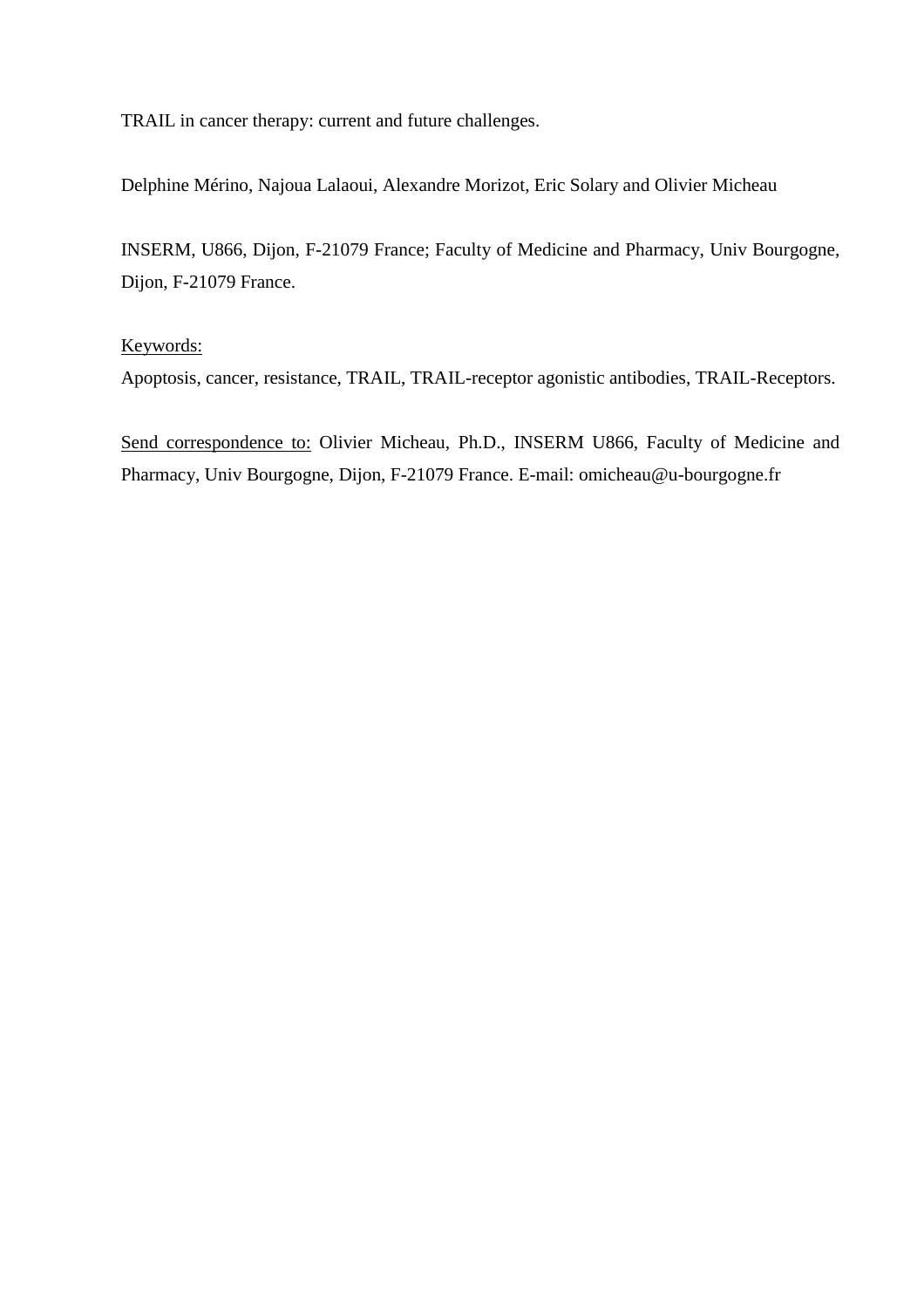# **Abstract**

Since its identification in 1995, TRAIL (TNF-Related Apoptosis Inducing Ligand) has sparked growing interest in oncology due to its reported ability to selectively trigger cancer cell death. Contrary to other members of the TNF superfamily, TRAIL administration *in vivo* is harmless. The relative absence of toxic side effects of this naturally occurring cytokine in addition to its antitumoral properties has led to its preclinical evaluation. However, despite intensive investigations, little is known with regard to the mechanisms underlying TRAIL selectivity or efficiency. Appropriate understanding of its physiological relevance, regulatory pathways and of the mechanisms controlling cancer cells escape to TRAIL-induced cell death will be required to optimally use the cytokine in clinics. The current review focuses on recent advances in the understanding of TRAIL signal transduction and discusses the current and future challenges of TRAIL-based cancer therapy development.

# **1. Introduction**

During the past 20 years empirically designed chemotherapy regimens have diminished the risks of death in patients suffering from cancer. Ongoing attempts to improve chemotherapy efficacy are now entering new era with rationally designed studies based on specific understanding of the mechanisms of action, interactions and pharmacology. Recent breakthroughs promise even more successful outcomes, particularly with the advent of more selective therapeutic approaches. Among the latter, the TRAIL system should show encouraging levels of efficacy. TRAIL has now been recognized, as one of the few tumour selective agents able to eradicate cancer cells selectively by activating a signalling pathway that is used by the innate immune system, opening an entirely novel dimension to cancer research and therapy.

## **2. TRAIL: a natural anti-tumoral cytokine?**

TRAIL, also known as Apo2L [1,2], is a type 2 membrane protein belonging to the TNF superfamily. The human TRAIL ligand interacts with 2 agonistic receptors (TRAIL-R1/DR4 and TRAIL-R2/DR5/KILLER) [3,4,5], and 3 antagonistic decoy receptors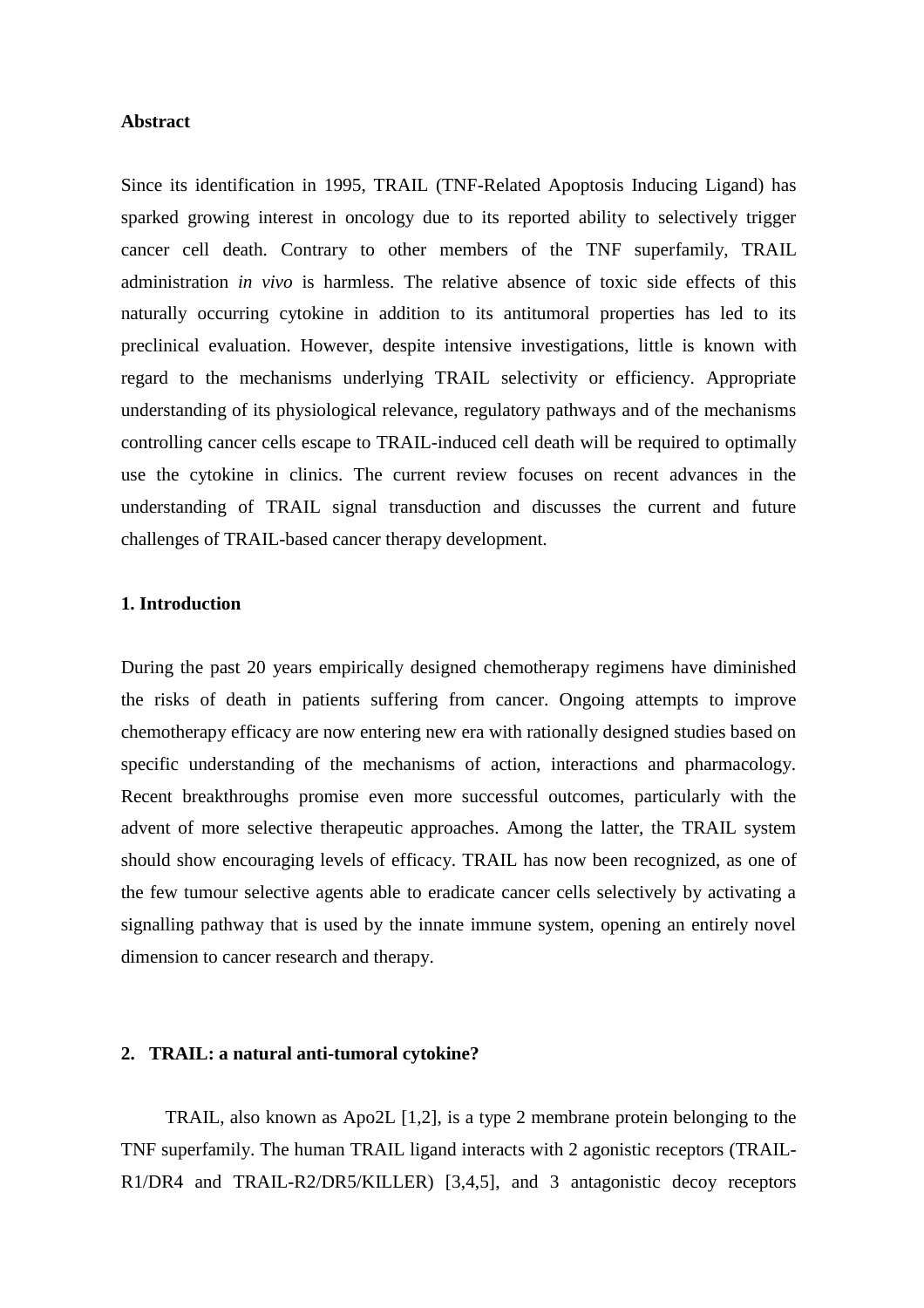(TRAIL-R3/DcR1/TRID, TRAIL-R4/DcR2/TRUNDD and OPG) [6,7,8]. TRAIL is a remarkable member of the TNF ligand family, due to its unique ability to bind to 5 receptors. The reasons for this remain obscure. However TRAIL's binding abilities suggest that its physiological functions as well as the molecular mechanisms involved in the regulation of its signalling pathways could be more complex than anticipated.

The primary role of TRAIL appears to be the triggering of apoptosis. Upon TRAIL binding, DR4 and/or DR5 aggregate, enabling the recruitment of the adaptor protein FADD through homotypic interactions between their respective DD (Death Domain). In turn, FADD recruits the initiator caspases-8 and -10 through interaction of their respective DED (Death Effector Domain). Initiator caspases are activated within this molecular platform, known as DISC (Death Inducing Signalling Complex) and released to the cytosol where they trigger the proteolytic cascade leading to apoptosis (Figure 1). In addition to the membrane-bound DISC, TRAIL binding to its cognate agonistic receptors was recently shown to trigger the formation of a secondary complex allowing the activation of signalling pathways such as JNK,  $p38$  or NF- $\kappa$ B [9]. Interestingly, the sequential signalling pathways engaged by TRAIL and its agonistic receptors are in sharp contrast to TNFR1. TNFR1 engages primarily a membrane-bound complex that triggers cell survival in most cases, followed by a secondary complex for the trigger of apoptosis. However, activation of the apoptotic machinery by this secondary complex only occurs when the survival pathway, activated by complex I, is impaired [10]. Like TNFR1, TRAIL non-apoptotic complex II is thought to arise from complex I or TRAIL DISC. These sequentially occurring signalling platforms provide excellent molecular explanations for the pleiotropic properties of TRAIL.

TRAIL has been shown to be expressed in diverse tissues, such as liver, lung, placenta, kidney, spleen, immune-privileged sites and immune cells, at the protein or mRNA level [11]. TRAIL is expressed by immune cells, such as human PBL (Peripheral Blood Lymphocytes) following anti-CD3 and IFN $\gamma$  stimulation [12] or monocytes and neutrophils upon IFN $\gamma$  treatment [13,14]. In some CD4<sup>+</sup> T cell clones, the constitutive expression of TRAIL was shown to contribute to perforin-and granzyme B-independent cytotoxicity [15]. TRAIL was also proposed to play a role in the cytotoxic activity of dendritic cells [16,17,18,19,20], including umbilical cord blood dendritic cells [21].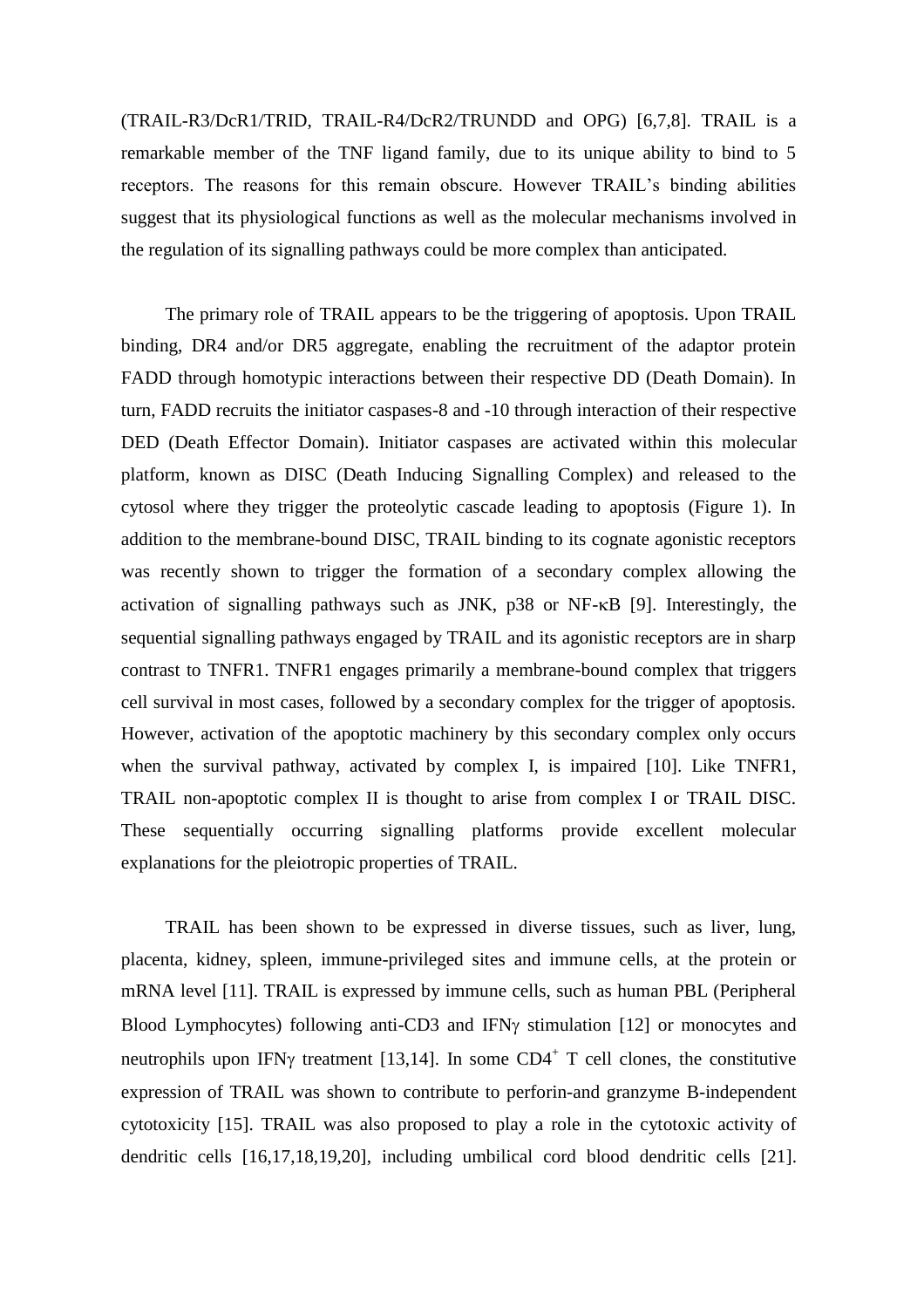Constitutive TRAIL expression has also been found in freshly isolated neutrophils [22]. In some circumstances, TRAIL is released into the circulation upon viral infections [23,24,25], and in some autoimmune [26], inflammatory [27] or malignant  $[23,25,28]$ diseases[29].

TRAIL expression pattern could be more restricted than initially expected. Accordingly, its physiological functions have mainly been shown to occur in the immune system. The first demonstrations that TRAIL played a role in immune anti-tumour response were based on studies using neutralizing anti-TRAIL antibodies and experiments obtained from TRAIL and TRAIL-receptor gene knockout mice. TRAIL deficient mice do not present developmental deficiencies, but display an increased susceptibility to experimental and spontaneous tumour formation due to impaired NK cells anti-tumour activity  $[30,31,32,33,34]$ . In line with these findings, IFN $\gamma$ -induced TRAIL expression in mouse liver NK cells, was shown to be required to inhibit liver metastasis formation *in vivo* [30,35,36,37]. Yet, the exact function of TRAIL in modulating the anti-tumour response remains poorly defined. For instance, while on the one hand TRAIL deficient mice display reduced tumour immune surveillance, TRAIL-receptor knock out mice on the other hand exhibit enhanced innate immune response [38]. Thus the impact of recombinant TRAIL administration towards immune homeostasis still deserves careful analysis.

TRAIL appears to increase the growing list of immune cell weapons, joining Granzyme B, Fas or TNF. Like them however, TRAIL remains dispensable to elicit an efficient immune response. The redundancy in cytotoxic molecules secreted by immune cells certainly allows for a better defence against a wide panel of cancer cells but also probably accounts for our difficulty to clearly define the physiological functions of TRAIL.

# **3. Resistance of cancer cells**

TRAIL was initially reported to kill more easily tumour than normal cells, which suggested that the cytokine could be of great interest in cancer treatment. TRAIL cancer cell selectivity was further demonstrated recently using stepwise tumorigenic cellular systems [39,40]. In both cases, while normal cells or immortalized cells remained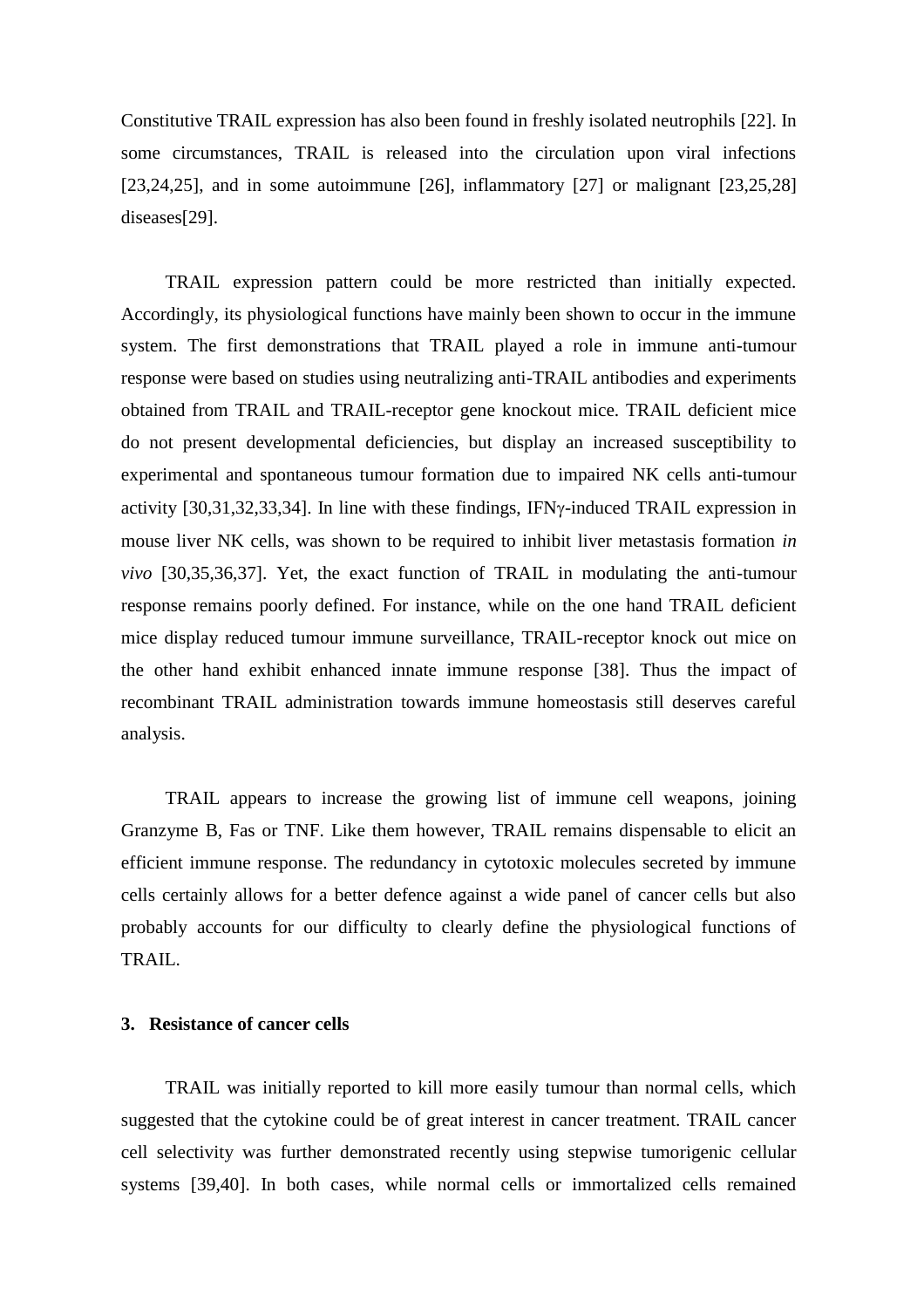unresponsive to TRAIL, cellular transformation-induced either by Ras or c-Myc ectopic expression restored cell sensitivity to TRAIL-induced cell death. However, numerous tumour cells also exhibit a relative resistance to TRAIL-induced apoptosis [41,42,43]. Resistance to TRAIL can be explained by the different mechanisms described below.

# *Upstream regulators*

The first level of regulation of TRAIL-sensitivity is related to the level of expression at the cell surface of TRAIL cognate receptors. A deficit in the expression of agonistic receptors [44,45,46,47], or an unusual DR4/DR5 ratio [48,49] have been shown to account for the observed resistance in some cancer cells. Cell surface expression of these TRAIL agonistic receptors is the first requirement for the triggering of the apoptotic machinery by TRAIL. However, mutations within critical domains (such as the death domain or the ligand-binding domain) of either DR4 [50,51], or DR5 [52,53] can also hamper TRAIL-induced cell death, leading to a "decoy receptors"-like phenotype.

TRAIL antagonistic receptors DcR1 and DcR2 were initially coined decoy receptors since they lack functional death domain and cannot recruit DISC components. Originally these receptors, which confer a specific resistance to TRAIL-induced cell death, were proposed to be expressed in normal tissues and down-regulated in tumour cells [54]. Accordingly, DcR1 and DcR2 expression was found to be impaired in various tumour types, such as neuroblastomas, primary breast or lung cancers, due to promoter hypermethylation [55,56]. However, DcR are also expressed in some primary tumours such as gastrointestinal [57], prostate [58], lung [59] and acute myeloid leukemia cancer cells [60] (Table I). In addition, the correlation between DcR expression and TRAILresistance remains highly controversial [61,62,63,64,65]. This discrepancy could be partly explained by the fact that the expression of these receptors is not always explored at the tumour cell surface but at the mRNA or protein level in whole cell extracts [51,66,67] (Table I). Alternatively, this lack of correlation can also be related to the presence of other inhibitors of the TRAIL-apoptotic pathway, in the absence of DcR expression.

It has been suggested that DcR may compete with agonistic receptors for TRAIL binding [6,7,68]. The affinity of decoy receptors to TRAIL was initially reported to be lower than that of agonistic DR5 [69], which was not confirmed in other experimental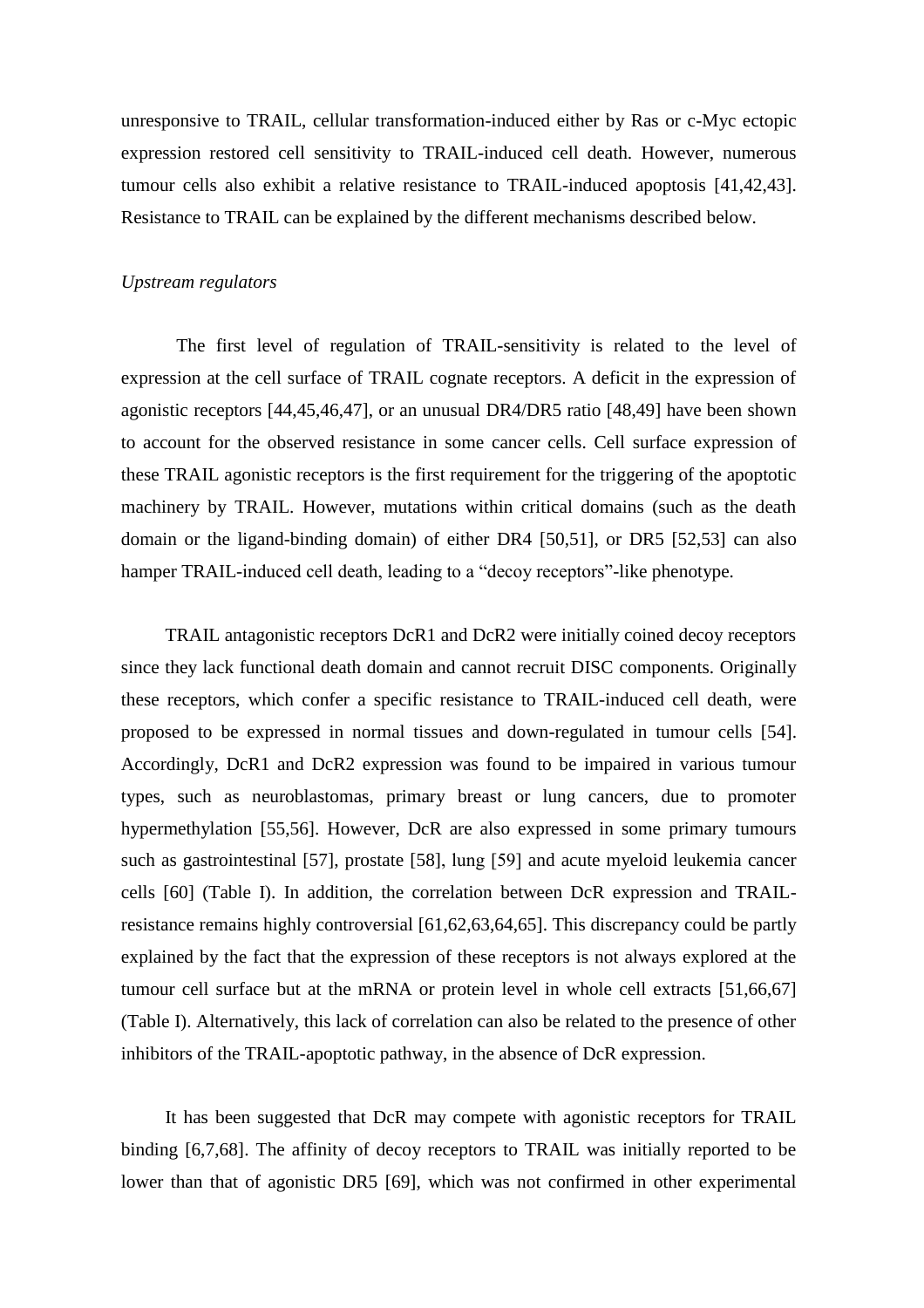settings [70]. If decoy receptors are not able to recruit FADD, but bind TRAIL at the membrane level with an affinity similar to that of agonistic receptors, they may act as "dominant negative" receptors. Then, the DR/DcR ratio at the cell membrane could be a determinant point as regards TRAIL-sensitivity. Ectopic over-expression of DcR1 or DcR2, in TRAIL sensitive cells, impairs TRAIL-induced apoptosis provided that DcR are expressed at the cell surface [6,7,8,71,72,73]. Accordingly, removal of DcR1 expression, by use of PI-PLC, a molecule that sheds GPI-anchored proteins from the membranes [74,75], or inhibition of TRAIL binding to DcR1 using blocking anti-DcR1 antibody (Personal communication), restores TRAIL sensitivity in DcR1-expressing cells. Similar results were obtained using an anti-DcR2 blocking antibody [48] or siRNAs to downregulate DcR2 expression in cells that endogenously express DcR2 at their surface [58,76,77].

While both receptors share the same inhibitory function, they are structurally different. DcR1 is a GPI anchored membrane protein devoid of intracellular domain, while DcR2 is a transmembrane receptor containing a truncated death domain. We have recently shown that whereas DcR1 sequesters TRAIL within lipid rafts, thus titrating TRAIL competitively and preventing DISC formation, DcR2 allows DISC formation but impairs caspase-8 activation [72]. Interestingly, DcR1 is unable to interact with any of the agonistic receptors, while DcR2 interacts with DR5 in a TRAIL-dependent manner. It has been recently proposed that DcR2 could interact spontaneously with DR5 though the PLAD (PreLigand Associated Domain) [78]. In our hands, although weak interaction could readily be found at the steady state, a stronger interaction was obtained upon TRAIL stimulation, including in cells expressing endogenous DcR2 [72,79]. How DcR2 impairs caspase-8 activation is still unclear. Caspase-8 activation within TRAIL or Fas DISC has been shown to require close proximity, therefore it is probable that DcR2 recruitment within the DR5 DISC impinge caspase-8 activation by steric hindrance. The absence of a functional death domain within DcR2 intracellular region explains its inability to recruit initiator caspases. Yet, this trans-membrane receptor could nevertheless account for the activation of survival pathways such as  $NF-\kappa B$  [8], or allow the recruitment of a yet to be determined inhibitory protein that would prevent caspase-8 activation within the DISC.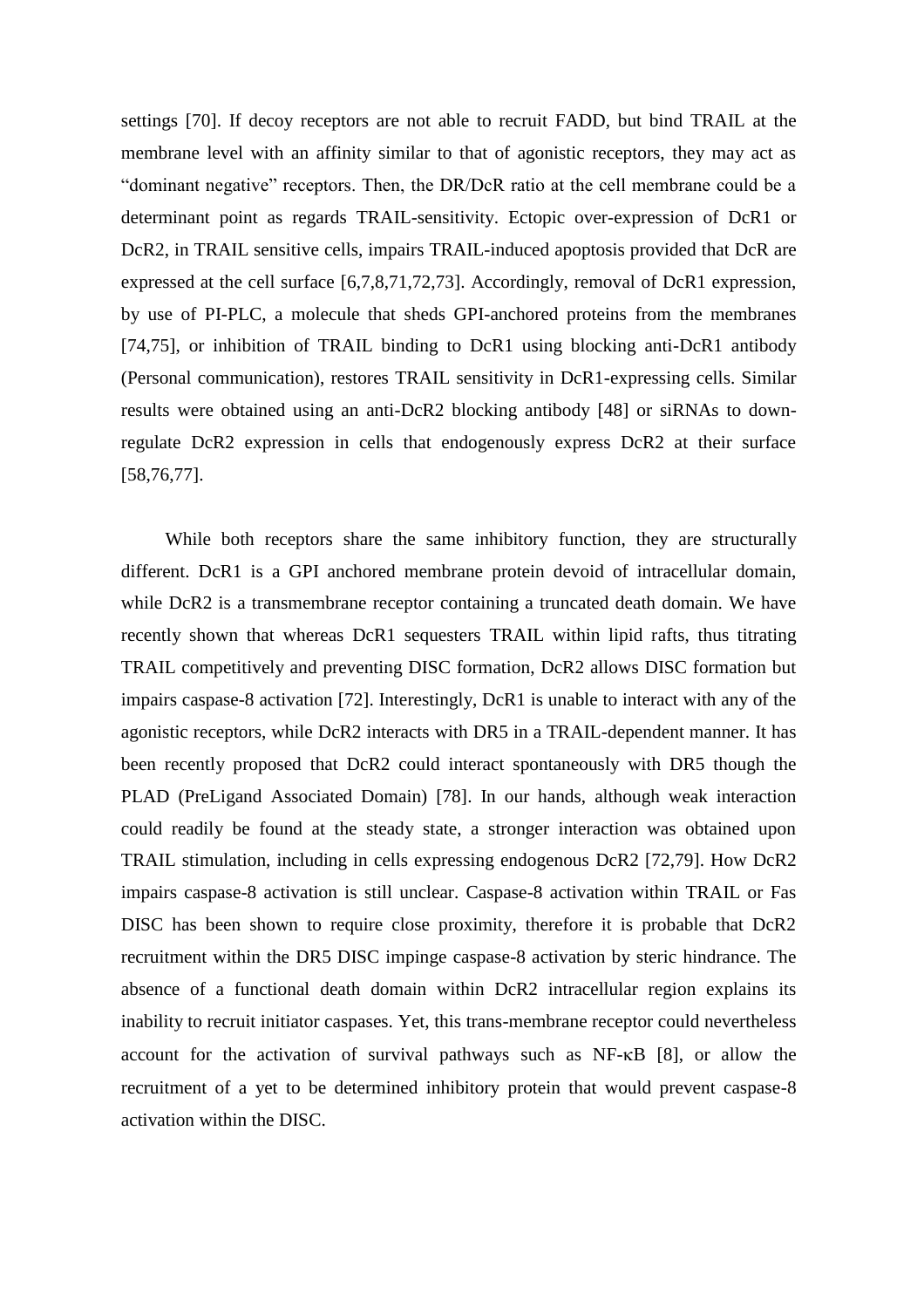Besides the presence of DcR, TRAIL-induced cell death can be inhibited by a plethora of less specific intracellular mediators, at the level of the DISC or downstream. At the DISC level, a deficiency in caspase-8 and caspase-10 expression, mutations affecting their function [80], gene promoter methylation [41,81,82], or CARP-dependent mediated degradation [83] have been shown to prevent TRAIL-induced cell death. Elevated expression of FLIP (FLICE-inhibitory protein) also results in TRAIL resistance [84,85].

Downstream of the TRAIL DISC, tumour resistance can be mediated by overexpression or mutations of Bcl-2 [86] or IAP (Inhibitor of Apoptosis Proteins) family members [87,88].

While the main function of TRAIL is the induction of cell death, accumulating evidences also suggest that this ligand is able to signal non-apoptotic pathways, such as Akt, NF-KB and MAPK, involved in cell survival and proliferation [89,90,91]. Akt kinase was proposed to play a protective role against TRAIL toxicity in many tumour cells [92,93,94]. Yet some Akt inhibitors such as amiloride [95], complestatin [96], quercetin [97], sulforaphane [97], arsenic [98] or EGFR inhibitor [99] enhance TRAIL-mediated apoptosis. On the other hand however, more specific inhibitors of Akt (*e.g.* LY294002, Wortmannin, PI3K siRNA) were shown to be potent TRAIL inhibitors [100,101,102,103].

TRAIL is thought to induce  $NF$ - $\kappa$ B activation through the serine/threonine kinase RIP1 [104,105]. Likewise, the NF-kB pathway is thought to inhibit TRAIL-induced cell death, but the issue remains controversial.  $NF-\kappa B$  activation has either been shown to inhibit [106,107] or to promote [108] TRAIL-induced apoptosis [109].

Among the MAPK superfamily, p38, ERK and JNK, would favour TRAIL-induced apoptosis [110,111], whereas ERK would display either anti-apoptotic [112,113,114,115] or pro-apoptotic functions [116]. These apparent controversies could be due to our poor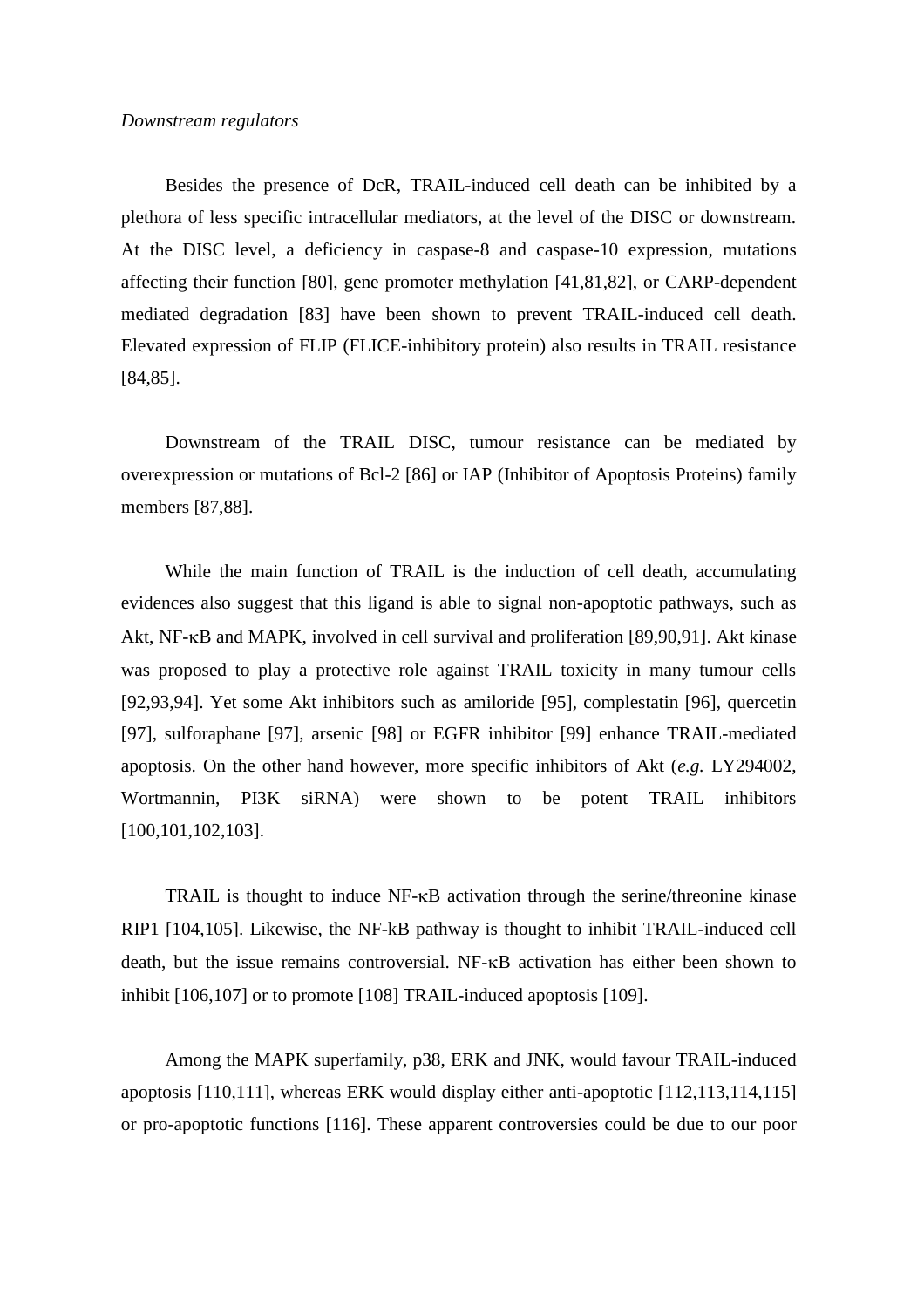understanding of the TRAIL signalling pathway, and the molecular mechanisms involved in its regulation could be more complex than anticipated.

# **4. Therapeutic challenges related to TRAIL:**

# *Recombinant TRAIL administration*

TRAIL has attracted great expectations in the last years for oncologists. The first hints that this cytokine may hold novel antitumour properties came from the demonstration that recombinant soluble TRAIL injection in xenografted animals induced tumour regression without systemic toxicity [28,36,117,118,119,120,121,122]. TRAILinduced tumour regression was documented in SCID mice bearing human tumours, such as colon and breast carcinomas [118,121,123], multiple myeloma [124], multiple glioma [125], pancreatic adenocarcinoma [126] or colon carcinoma [127]. Human recombinant TRAIL is now evaluated in phase I clinical trials (Genentech and Amgen). Preliminary results indicate so far that it is well tolerated in patients, but its rapid clearance from the circulation may hamper its antitumoral properties.

However, studies on xenografted animals indicated so far that the administration of recombinant TRAIL rarely induced a complete eradication of established tumours. In addition, the resistance of fresh human tumour cells to TRAIL cytotoxic effects remains poorly known [127,128]. Besides, TRAIL has been demonstrated to induce cell proliferation in some resistant cancer cells *in vitro* [107,129], as well as to promote tumour cell proliferation and metastasis, *in vivo* [130,131]. These findings could dampen the potential interest of recombinant TRAIL preparations for cancer therapy.

Other strategies have been considered to improve the efficiency and/or specificity of the TRAIL-death signalling pathway for cancer therapy. In order to avoid TRAILinhibitory functions of TRAIL Decoy Receptors, several recombinant TRAIL variants binding exclusively to DR5 have been developed [132]. *In vitro*, these variants are more efficient than TRAIL itself in inducing the apoptotic machinery in ovarian cancer cell lines. More recently, a chimeric form of TRAIL, activable by matrix metalloproteinases, proteases essentially present in human tumour sites, has been proposed as an alternative molecule with the idea of targeting specifically tumour cells [133]. It remains to be determined, however, whether these TRAIL variants will exhibit sufficient half-life in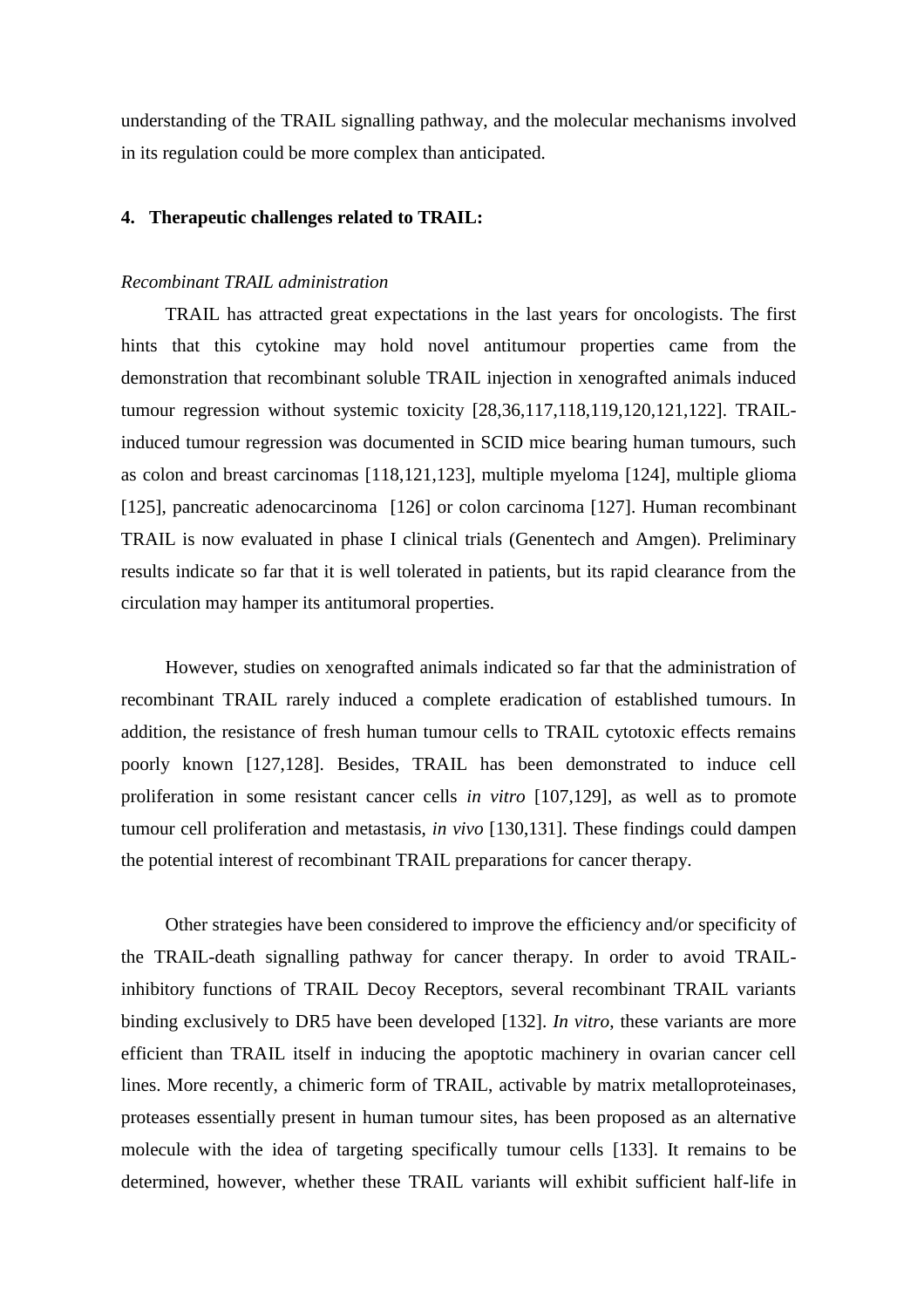patients to retain antitumoral selectivity, whether they will be tolerated and whether these preparations will lack TRAIL proliferative properties.

# *TRAIL gene therapy*

Several gene therapy approaches have been considered to deliver TRAIL to the tumour. TRAIL gene transfer into cancer cells can efficiently suppress established tumour growth, without major side effects [42,134,135,136,137,138], even in metastatic prone cancers cells [139]. Using a syngeneic mouse model, TRAIL retroviral-mediated gene transfer in the bone marrow was shown to induce tumour growth regression [140]. Lentiviral-mediated gene transfer can also be efficient *ex-vivo*, but the efficiency of such strategy could be lower *in vivo* [141]. The efficacy of TRAIL gene transfer could be enhanced when combined to other antitumour drugs [134,142,143]. For instance, it has been shown recently that combination of TRAIL gene therapy with actinomycin D was an efficient treatment of multiple liver metastasis in a mouse model [144].

# *Chemosensitization to TRAIL*

*In vitro*, several studies showed that pretreatment of resistant cancer cells with classical chemotherapeutic drugs sensitizes them to TRAIL mediated cell death [145,146,147,148]. Chemosensitization to TRAIL-induced cell death was also observed in immunodeficient mice, resulting in the regression of xenografted colon carcinomas, osteocarcinomas or breast carcinomas [48,117,118,123,147,149].

The mechanisms underlying this chemosensitization depend on both the drug and the cell type [150]. Chemotherapeutic agents can upregulate agonistic receptor expression [48,151,152,153], facilitate the activation of the mitochondrial cell death pathway [120], or activate the caspase signalling cascade [154]. However, if chemotherapy enhances TRAIL cytotoxic effect in cancer cells, the hepatotoxicity of such combinations has to be carefully evaluated, especially as far as cisplatin is concerned [155,156,157].

#### *Radiation sensitization to TRAIL*

Ionizing radiations sensitize breast cancer, leukemic, colon carcinoma, melanoma and glioma cells to TRAIL-induced apoptosis [158,159,160,161,162]. This synergistic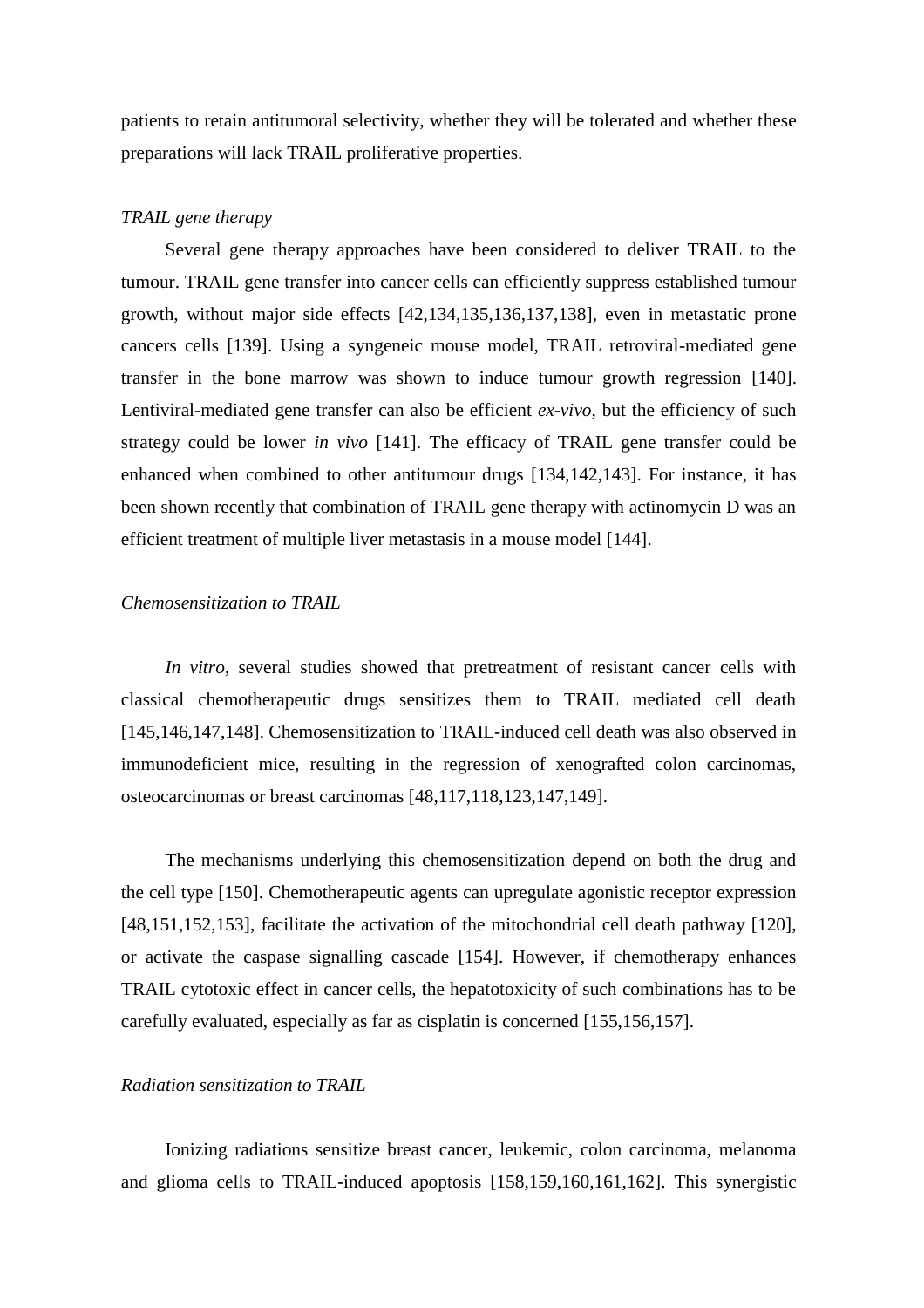effect is thought to occur through a p53-dependent mediated DR5 upregulation, induction of Bax and Bak, inhibition of Bcl-2, and caspase activation [163]. Alone, endogenous TRAIL could play a role in radiation-induced cell death, since some tissues arising from the TRAIL-R knockout mice are more resistant to apoptosis following ionizing radiation, compared to wild type littermate [164].

The increasing interest in combining TRAIL with radio- or chemotherapy, which are the main treatments currently used at the clinic to cure cancer, lies on the observation that cross-resistant tumours are most of the time efficiently killed by the combination of both drugs. This strategy would therefore be useful when current treatments fail, for instance in pancreatic or lung cancers.

#### *Agonistic TRAIL receptor antibody use*

The use of agonistic antibodies targeting DR4 or DR5 could be more effective than recombinant TRAIL to treat cancers, since these compounds target selectively the agonistic receptors [165,166] and are thus able to trigger apoptosis even in cells which harbour at their cell surface the antagonistic receptors DcR1 or DcR2 [72] (Figure 1). These antibodies have been shown to induce apoptosis in human cancer cell lines and primary cells *in vitro* [167], as well as in a variety of human tumours grown in immunodeficient mice [168,169]. Combination of these antibodies with chemotherapy [165,168,169,170] or radiotherapy [171] enhances their anti-tumoral efficiency.

In mouse orthotopic models their administration has been shown to induce primary and metastatic tumour regression through ADCC (Antibody-Dependent Cellular Cytotoxicity) and CDC (Complement-Dependent Cytotoxicity) inducing thus a long-term protection against tumour recurrence [172,173]. Administration of murine agonistic antibodies against DR4 or DR5 induces death of tumour cell *in vitro* and *in vivo*, in xenograft models [174,175].

Some of these humanized agonistic antibodies to DR4 and DR5 are undergoing phase II (HGS-ETR1 or Mapatumumab, human genome sciences-Cambridge antibody technologies) or phase I clinical trials (HGS-ETR2, also named Lexatumumab). Compared to TRAIL, these antibodies exhibit a higher half-life in patient plasma and their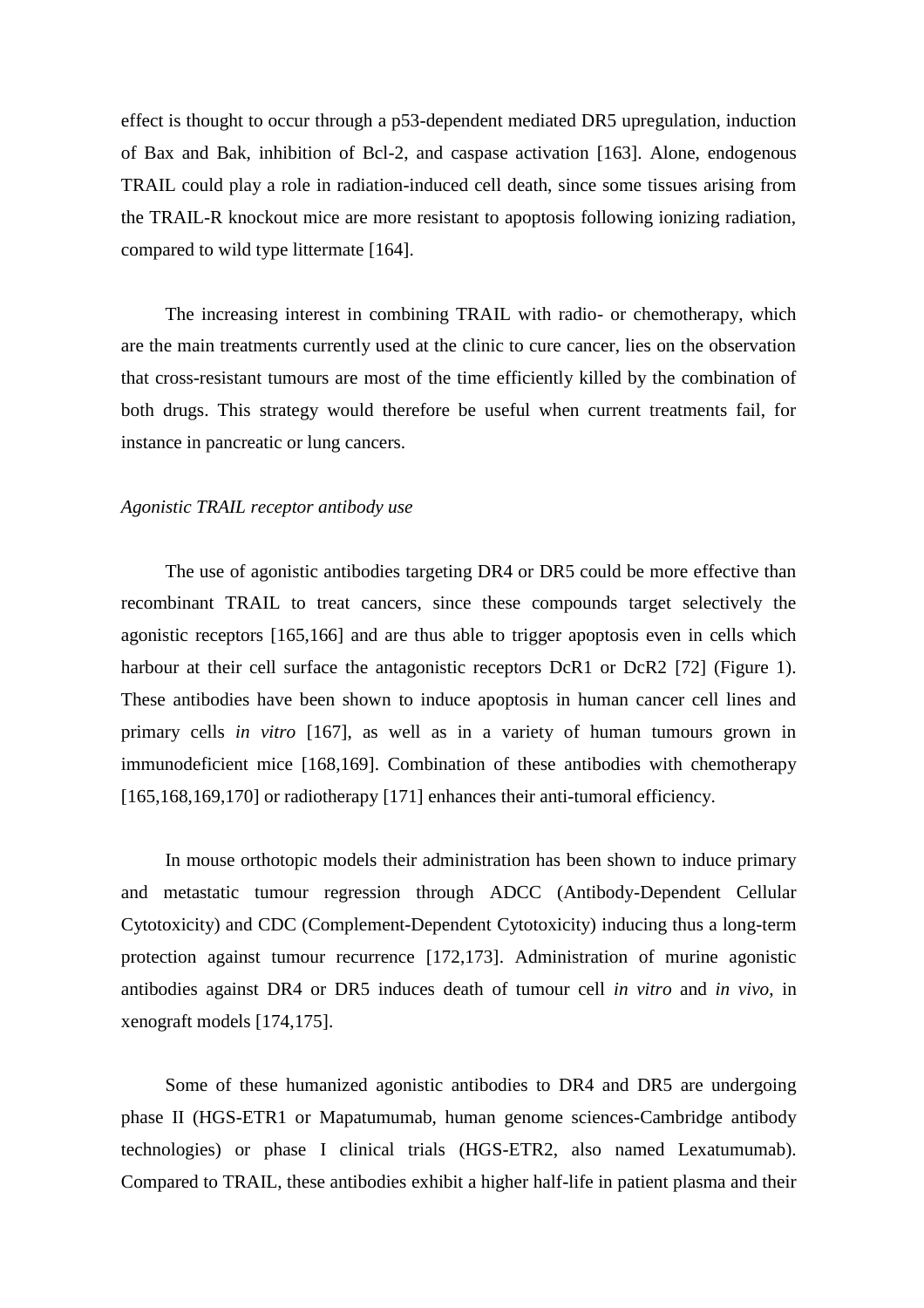administration is as safe as TRAIL [176,177]. Since DR4 and DR5 expression levels are though to be higher in cancer cells than in normal cells [65,178,179], the safe administration of these antibodies could warrant an improved tumour specificity.

Yet their efficacy remains to be demonstrated in patients. A phase II trial testing the anti-DR4 HGS-ETR1 antibody was performed in 40 patients with relapsed or refractory non-Hodgkin lymphoma and gave rise to promising results [180]. To date, 8% of the patients responded to the treatment, with one complete remission, and two partial responses, and a prolonged stabilization in 30% of patients. A phase II trial associating chemotherapy to the anti-DR4 has also been initiated and results are expected by the end of 2007.

## *Combination of TRAIL with other molecules*

Several protein inhibitors have been shown to sensitize resistant cells to TRAILmediated apoptosis, such as mTOR inhibitors [181], proteasome inhibitors [182,183], HDAC inhibitors [143,184,185], Hsp90 inhibitors [186,187,188], Akt inhibitors [189], IFN [190,191], DNA methyltransferase inhibitors [41,192,193] and casein kinase 2 inhibitors [194]. Other molecules that sensitize tumour cells to TRAIL include resveratrol [195], tunicamycin [196], peroxysome proliferators-activated receptor agonists [197], betulinic acid, reactive oxygen species [198], telomerase-dependent virotherapy [199], herbal compound such as wogonin [200] or Bcl2 family inhibitory molecules and small Smac mimetics [201,202,203,204,205].

Other approaches consisting in targeting the extrinsic pathway downstream of TRAIL receptors have been proposed. Synthetic triterpenoids are antitumour compounds that have been shown to donwregulate c-FLIP and to sensitize tumour cells to TRAILinduced cell death [206,207]. More recently, using a chemical library screen novel compounds affecting c-FLIP expression have been found [208]. These compounds, which enhance caspase-8 recruitment and activation within TRAIL DISC, could be useful combined to TRAIL in cancer therapy.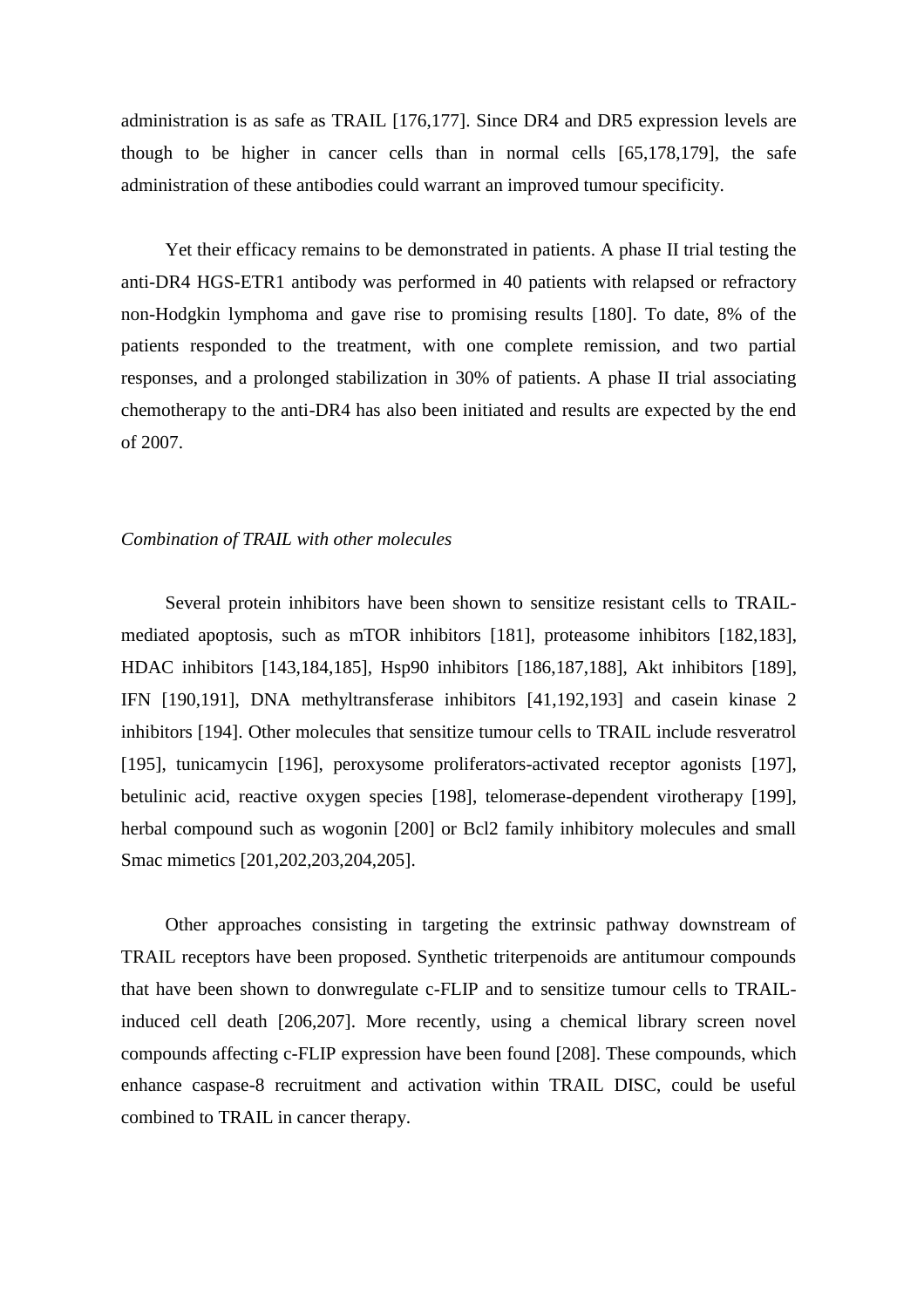However, all these strategies, which often target a limited number of anti-apoptotic pathways in a given cell type, could be inefficient against the wide panel of TRAILresistant cells, especially considering the impressive variety of the molecular mechanisms allowing these cells to escape from TRAIL-induced cell death.

#### *TRAIL and immunotherapy*

Immunotherapy protocols are based on the combination of a tumour-cell apoptosis inducer with immuno-stimulators. TRAIL, as a cancer cell death inducer, may be responsible for the release of tumour antigens, up-taken by APC (Antigen Presenting Cells) and presented to CTL (Cytotoxic T Lymphocytes). Promoting APC stimulation or T-cell co-stimulation could in principle enhance the anti-tumour response, and provoke the eradication of TRAIL-resistant tumours.

Proof-of-principal for such an approach has been obtained recently, *in vivo*, using cells expressing TRAIL ectopically in syngeneic mice challenged for tumour regression in combination with cyclophosphamide, a compound shown to break immune tolerance [209]. Since tumour cells highly express DR5, the use of antibody against DR5 could induce a greater T cell immunity, by recruiting the Fc-receptor innate immune cells [172]. More recently, trimAb therapy combining antibodies against DR5, CD40 and CD137 has been shown to induce the rejection of established tumours in 80% of mice, and a complete cure in 60% of mice with spontaneous and distant metastases, after surgical resection of the primary orthotopic tumours [210]. This strategy allowed the rejection of tumours resistant to anti-DR5 antibody, stimulating the different steps of the immune response to give rise to an efficient tumour-specific induction of CTL, and a long-term protection against tumour recurrence.

#### **5. Expert opinion and concluding remarks**

Recombinant TRAIL or TRAIL derivatives are remarkable antitumour compounds that trigger cell death in a wide variety of cancer cells without major side effect *in vivo*. Yet, the ability of cancer cells to escape from TRAIL-induced cytotoxic activity is an important issue that needs to be considered in order to design novel therapeutic approaches aiming at targeting this deadly pathway. Combining TRAIL with current or recently developed anticancer drugs should overcome this resistance and provide greater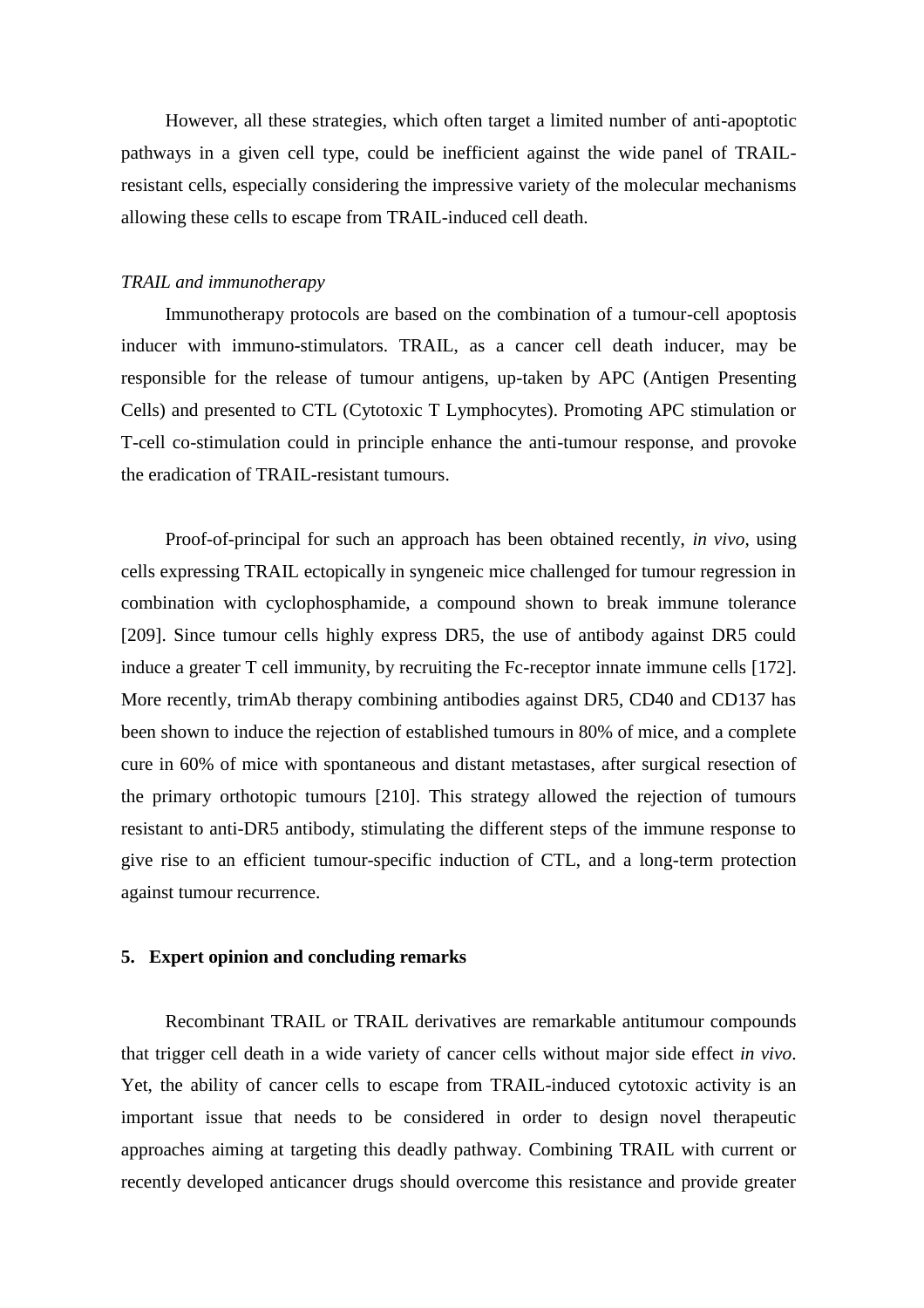therapeutic benefit than the use of these compounds alone. Given the complexity of the TRAIL system, compared to other TNF related death domain containing receptors, extensive investigations are still required to understand TRAIL regulatory pathways, since to date no simple predictive markers are available to determine the optimal combination that should be used to treat patients. Whether the use of TRAIL as an immunostimulatory cytokine in specific protocols would overcome TRAIL resistance and favour the complete eradication of tumours has also to be demonstrated. Challenging these strategies against a wider range of primary tumour cells both in syngeneic animal mouse models and in clinical trials should help to figure out whether TRAIL will hold its promises for cancer therapy.

# **Acknowledgments**

This study was supported by grants of the Ligue Nationale contre le Cancer, the Conseil Régional de Bourgogne, the INCa (Institut National du Cancer), le Cancéropôle Grand-Est, the ANR (Agence Nationale de la Recherche), and the INSERM. We would like to thank Virginie Granci and Guillaume Jacquemin for their suggestions and helpful comments. We apologise for not citing further interesting and important papers due to space limitations.

### **References**

- **1** PITTI RM, MARSTERS SA, RUPPERT S *et al.*: Induction of apoptosis by Apo-2 ligand, a new member of the tumor necrosis factor cytokine family. *J Biol Chem* (1996) **271**(22):12687-12690.
- **2** WILEY SR, SCHOOLEY K, SMOLAK PJ *et al.*: Identification and characterization of a new member of the TNF family that induces apoptosis. *Immunity* (1995) **3**(6):673-682.
- **3** PAN G, O'ROURKE K, CHINNAIYAN AM *et al.*: The receptor for the cytotoxic ligand TRAIL. *Science* (1997) **276**(5309):111-113.
- **4** CHAUDHARY PM, EBY M, JASMIN A *et al.*: Death receptor 5, a new member of the TNFR family, and DR4 induce FADD-dependent apoptosis and activate the NF-kappaB pathway. *Immunity* (1997) **7**(6):821-830.
- **5** WALCZAK H, DEGLI-ESPOSTI MA, JOHNSON RS *et al.*: TRAIL-R2: a novel apoptosis-mediating receptor for TRAIL. *Embo J* (1997) **16**(17):5386-5397.
- **6** DEGLI-ESPOSTI MA, SMOLAK PJ, WALCZAK H *et al.*: Cloning and characterization of TRAIL-R3, a novel member of the emerging TRAIL receptor family. *J Exp Med*  (1997) **186**(7):1165-1170.
- **7** PAN G, NI J, WEI YF *et al.*: An antagonist decoy receptor and a death domaincontaining receptor for TRAIL. *Science* (1997) **277**(5327):815-818.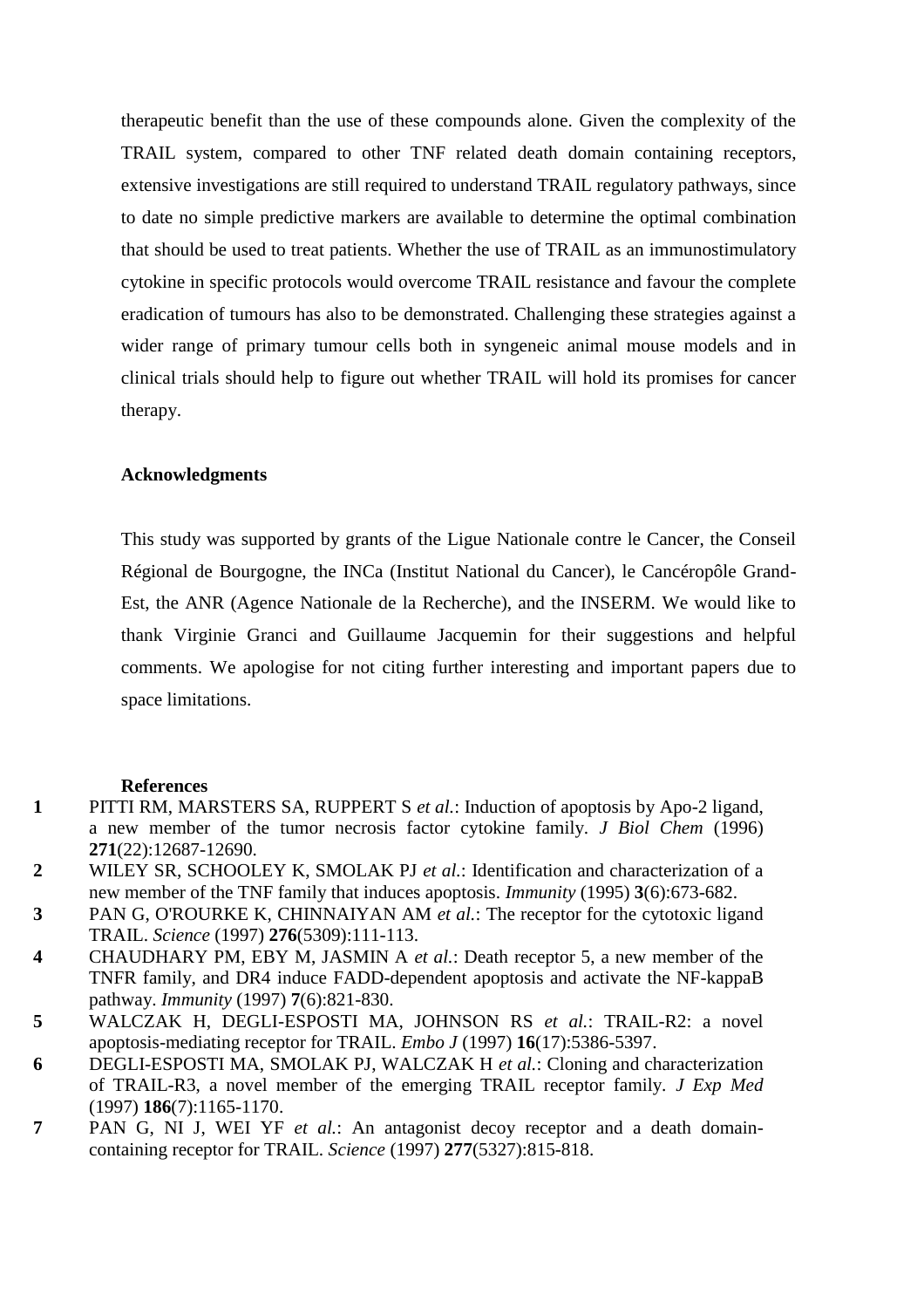- **8** DEGLI-ESPOSTI MA, DOUGALL WC, SMOLAK PJ *et al.*: The novel receptor TRAIL-R4 induces NF-kappaB and protects against TRAIL-mediated apoptosis, yet retains an incomplete death domain. *Immunity* (1997) **7**(6):813-820.
- **9** VARFOLOMEEV E, MAECKER H, SHARP D *et al.*: Molecular determinants of kinase pathway activation by apo2 ligand/tumor necrosis factor related apoptosis-inducing ligand. *J Biol Chem* (2005)
- \* First paper demonstrating the existence of a secondary complex regulating kinase signalling pathways by TRAIL.
- **10** MICHEAU O, TSCHOPP J: Induction of TNF receptor I-mediated apoptosis via two sequential signaling complexes. *Cell* (2003) **114**(2):181-190.
- **11** LIABAKK NB, ESPEVIK T: Monoclonal antibodies against TRAIL. *Vitam Horm* (2004) **67**:65-79.
- **12** KAYAGAKI N, YAMAGUCHI N, NAKAYAMA M *et al.*: Type I interferons (IFNs) regulate tumor necrosis factor-related apoptosis-inducing ligand (TRAIL) expression on human T cells: A novel mechanism for the antitumor effects of type I IFNs. *J Exp Med*  (1999) **189**(9):1451-1460.
- **13** GRIFFITH TS, WILEY SR, KUBIN MZ *et al.*: Monocyte-mediated tumoricidal activity via the tumor necrosis factor-related cytokine, TRAIL. *J Exp Med* (1999) **189**(8):1343- 1354.
- **14** KOGA Y, MATSUZAKI A, SUMINOE A, HATTORI H, HARA T: Neutrophil-derived TNF-related apoptosis-inducing ligand (TRAIL): a novel mechanism of antitumor effect by neutrophils. *Cancer Res* (2004) **64**(3):1037-1043.
- **15** KAYAGAKI N, YAMAGUCHI N, NAKAYAMA M *et al.*: Involvement of TNF-related apoptosis-inducing ligand in human CD4+ T cell-mediated cytotoxicity. *J Immunol*  (1999) **162**(5):2639-2647.
- **16** FANGER NA, MALISZEWSKI CR, SCHOOLEY K, GRIFFITH TS: Human dendritic cells mediate cellular apoptosis via tumor necrosis factor-related apoptosis-inducing ligand (TRAIL). *J Exp Med* (1999) **190**(8):1155-1164.
- **17** LIU S, YU Y, ZHANG M, WANG W, CAO X: The involvement of TNF-alpha-related apoptosis-inducing ligand in the enhanced cytotoxicity of IFN-beta-stimulated human dendritic cells to tumor cells. *J Immunol* (2001) **166**(9):5407-5415.
- **18** YU Y, LIU S, WANG W *et al.*: Involvement of tumour necrosis factor-alpha-related apoptosis-inducing ligand in enhanced cytotoxicity of lipopolysaccharide-stimulated dendritic cells to activated T cells. *Immunology* (2002) **106**(3):308-315.
- **19** KROLL TM, BOMMIASAMY H, BOISSY RE *et al.*: 4-Tertiary butyl phenol exposure sensitizes human melanocytes to dendritic cell-mediated killing: relevance to vitiligo. *J Invest Dermatol* (2005) **124**(4):798-806.
- **20** LU G, JANJIC BM, JANJIC J *et al.*: Innate direct anticancer effector function of human immature dendritic cells. II. Role of TNF, lymphotoxin-alpha(1)beta(2), Fas ligand, and TNF-related apoptosis-inducing ligand. *J Immunol* (2002) **168**(4):1831-1839.
- **21** SHI J, IKEDA K, FUJII N *et al.*: Activated human umbilical cord blood dendritic cells kill tumor cells without damaging normal hematological progenitor cells. *Cancer Sci*  (2005) **96**(2):127-133.
- **22** KAMOHARA H, MATSUYAMA W, SHIMOZATO O *et al.*: Regulation of tumour necrosis factor-related apoptosis-inducing ligand (TRAIL) and TRAIL receptor expression in human neutrophils. *Immunology* (2004) **111**(2):186-194.
- **23** LIABAKK NB, SUNDAN A, TORP S *et al.*: Development, characterization and use of monoclonal antibodies against sTRAIL: measurement of sTRAIL by ELISA. *J Immunol Methods* (2002) **259**(1-2):119-128.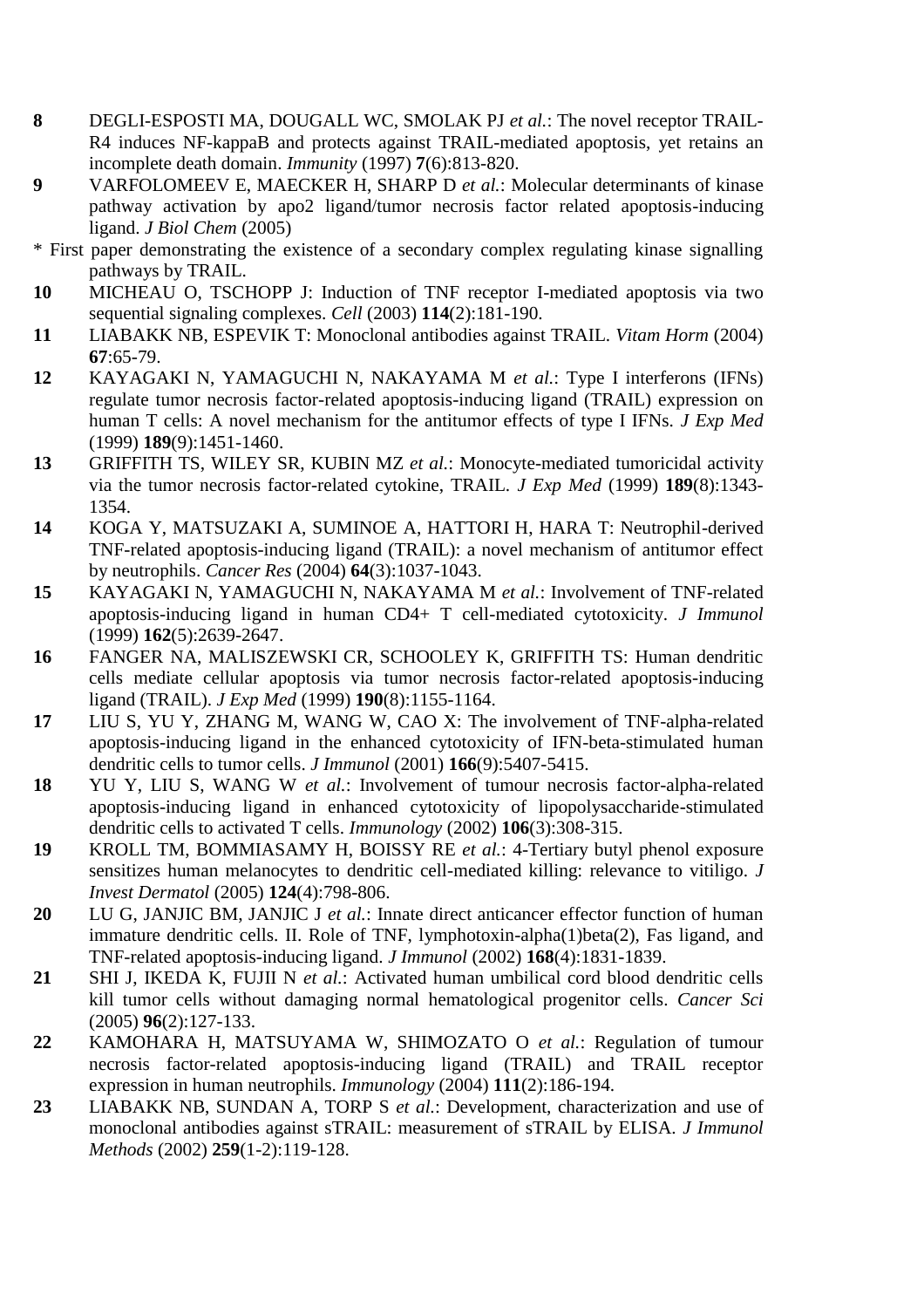- **24** CLARKE P, MEINTZER SM, GIBSON S *et al.*: Reovirus-induced apoptosis is mediated by TRAIL. *J Virol* (2000) **74**(17):8135-8139.
- **25** HAN LH, SUN WS, MA CH *et al.*: Detection of soluble TRAIL in HBV infected patients and its clinical implications. *World J Gastroenterol* (2002) **8**(6):1077-1080.
- **26** WANDINGER KP, LUNEMANN JD, WENGERT O *et al.*: TNF-related apoptosis inducing ligand (TRAIL) as a potential response marker for interferon-beta treatment in multiple sclerosis. *Lancet* (2003) **361**(9374):2036-2043.
- **27** ROBERTSON NM, ZANGRILLI JG, STEPLEWSKI A *et al.*: Differential expression of TRAIL and TRAIL receptors in allergic asthmatics following segmental antigen challenge: evidence for a role of TRAIL in eosinophil survival. *J Immunol* (2002) **169**(10):5986-5996.
- **28** ASHKENAZI A, PAI RC, FONG S *et al.*: Safety and antitumor activity of recombinant soluble Apo2 ligand. *J Clin Invest* (1999) **104**(2):155-162.
- **29** CRETNEY E, SHANKER A, YAGITA H, SMYTH MJ, SAYERS TJ: TNF-related apoptosis-inducing ligand as a therapeutic agent in autoimmunity and cancer. *Immunology and cell biology* (2006) **84**(1):87-98.
- \*\* thorough review on the current understanding of the TRAIL system.
- **30** CRETNEY E, TAKEDA K, YAGITA H *et al.*: Increased susceptibility to tumor initiation and metastasis in TNF-related apoptosis-inducing ligand-deficient mice. *J Immunol*  (2002) **168**(3):1356-1361.
- **31** SMYTH MJ, TAKEDA K, HAYAKAWA Y *et al.*: Nature's TRAIL-On a Path to Cancer Immunotherapy. *Immunity* (2003) **18**(1):1-6.
- **32** ZERAFA N, WESTWOOD JA, CRETNEY E *et al.*: Cutting edge: TRAIL deficiency accelerates hematological malignancies. *J Immunol* (2005) **175**(9):5586-5590.
- \*\* This excellent paper highlights the important role of TRAIL for the control of carcinogenesis.
- **33** SEDGER LM, GLACCUM MB, SCHUH JC *et al.*: Characterization of the in vivo function of TNF-alpha-related apoptosis-inducing ligand, TRAIL/Apo2L, using TRAIL/Apo2L gene-deficient mice. *Eur J Immunol* (2002) **32**(8):2246-2254.
- **34** TAKEDA K, SMYTH MJ, CRETNEY E *et al.*: Critical role for tumor necrosis factorrelated apoptosis-inducing ligand in immune surveillance against tumor development. *J Exp Med* (2002) **195**(2):161-169.
- **35** HAYAKAWA Y, TAKEDA K, YAGITA H *et al.*: Critical contribution of IFN-gamma and NK cells, but not perforin-mediated cytotoxicity, to anti-metastatic effect of alphagalactosylceramide. *Eur J Immunol* (2001) **31**(6):1720-1727.
- **36** SEKI N, HAYAKAWA Y, BROOKS AD *et al.*: Tumor necrosis factor-related apoptosisinducing ligand-mediated apoptosis is an important endogenous mechanism for resistance to liver metastases in murine renal cancer. *Cancer Res* (2003) **63**(1):207-213.
- **37** SMYTH MJ, CRETNEY E, TAKEDA K *et al.*: Tumor necrosis factor-related apoptosisinducing ligand (TRAIL) contributes to interferon gamma-dependent natural killer cell protection from tumor metastasis. *J Exp Med* (2001) **193**(6):661-670.
- **38** DIEHL GE, YUE HH, HSIEH K *et al.*: TRAIL-R as a negative regulator of innate immune cell responses. *Immunity* (2004) **21**(6):877-889.
- **39** NESTEROV A, NIKRAD M, JOHNSON T, KRAFT AS: Oncogenic Ras sensitizes normal human cells to tumor necrosis factor-alpha-related apoptosis-inducing ligandinduced apoptosis. *Cancer research* (2004) **64**(11):3922-3927.
- **40** WANG Y, QUON KC, KNEE DA, NESTEROV A, KRAFT AS: RAS, MYC, and sensitivity to tumor necrosis factor-alpha-related apoptosis-inducing ligand-induced apoptosis. *Cancer research* (2005) **65**(4):1615-1616; author reply 1616-1617.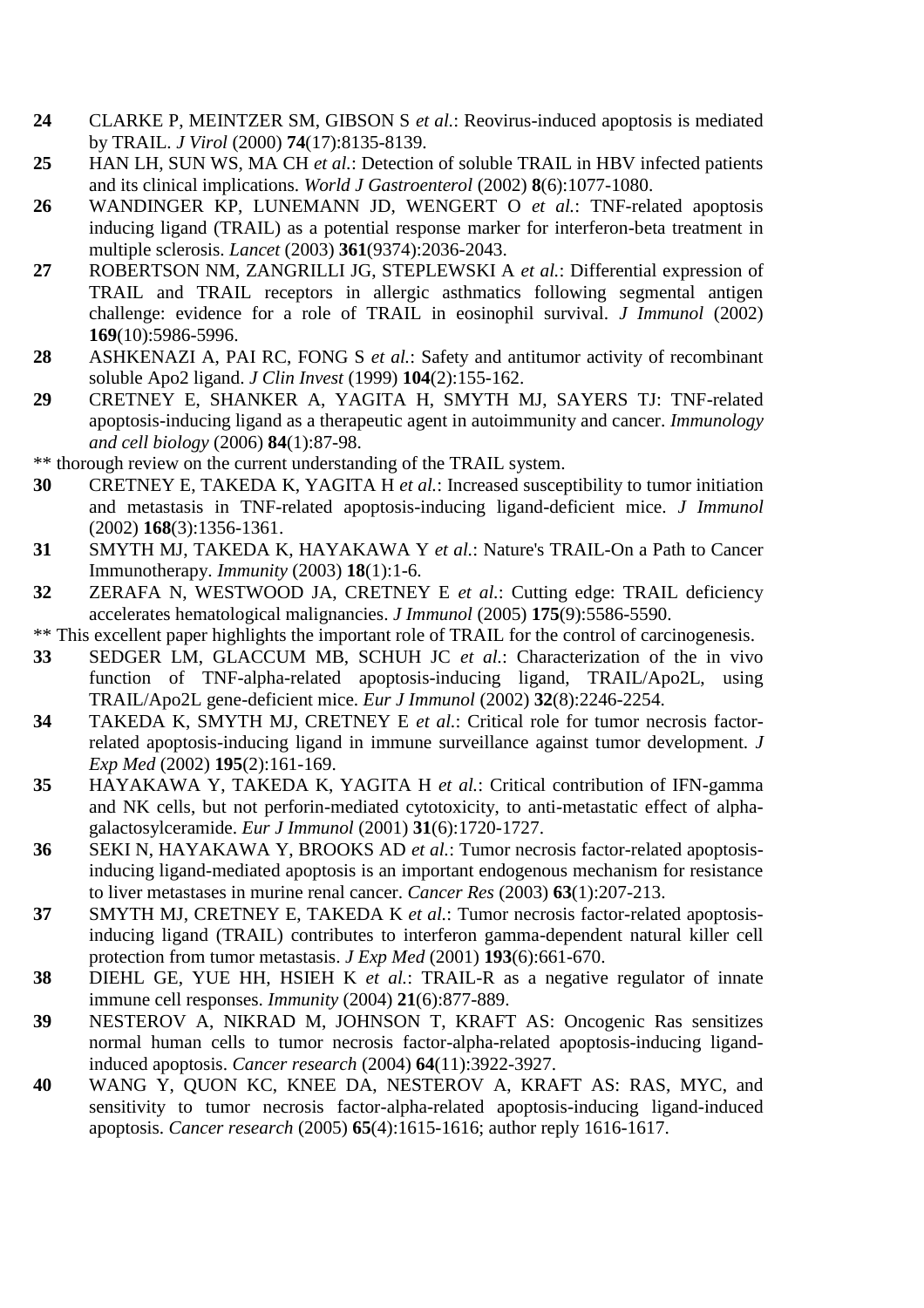- **41** GROTZER MA, EGGERT A, ZUZAK TJ *et al.*: Resistance to TRAIL-induced apoptosis in primitive neuroectodermal brain tumor cells correlates with a loss of caspase-8 expression. *Oncogene* (2000) **19**(40):4604-4610.
- **42** KAGAWA S, HE C, GU J *et al.*: Antitumor activity and bystander effects of the tumor necrosis factor-related apoptosis-inducing ligand (TRAIL) gene. *Cancer Res* (2001) **61**(8):3330-3338.
- **43** WAJANT H, PFIZENMAIER K, SCHEURICH P: TNF-related apoptosis inducing ligand (TRAIL) and its receptors in tumor surveillance and cancer therapy. *Apoptosis* (2002) **7**(5):449-459.
- **44** JIN Z, MCDONALD ER, 3RD, DICKER DT, EL-DEIRY WS: Deficient tumor necrosis factor-related apoptosis-inducing ligand (TRAIL) death receptor transport to the cell surface in human colon cancer cells selected for resistance to TRAIL-induced apoptosis. *J Biol Chem* (2004) **279**(34):35829-35839.
- **45** HORAK P, PILS D, HALLER G *et al.*: Contribution of epigenetic silencing of tumor necrosis factor-related apoptosis inducing ligand receptor 1 (DR4) to TRAIL resistance and ovarian cancer. *Mol Cancer Res* (2005) **3**(6):335-343.
- **46** LEE SH, SHIN MS, KIM HS *et al.*: Somatic mutations of TRAIL-receptor 1 and TRAILreceptor 2 genes in non-Hodgkin's lymphoma. *Oncogene* (2001) **20**(3):399-403.
- **47** NGUYEN T, ZHANG XD, HERSEY P: Relative resistance of fresh isolates of melanoma to tumor necrosis factor-related apoptosis-inducing ligand (TRAIL)-induced apoptosis. *Clin Cancer Res* (2001) **7**(3 Suppl):966s-973s.
- **48** BOURALEXIS S, FINDLAY DM, ATKINS GJ *et al.*: Progressive resistance of BTK-143 osteosarcoma cells to Apo2L/TRAIL-induced apoptosis is mediated by acquisition of DcR2/TRAIL-R4 expression: resensitisation with chemotherapy. *Br J Cancer* (2003) **89**(1):206-214.
- **49** MUHLENBECK F, SCHNEIDER P, BODMER JL *et al.*: The tumor necrosis factorrelated apoptosis-inducing ligand receptors TRAIL-R1 and TRAIL-R2 have distinct cross-linking requirements for initiation of apoptosis and are non-redundant in JNK activation. *J Biol Chem* (2000) **275**(41):32208-32213.
- **50** FISHER MJ, VIRMANI AK, WU L *et al.*: Nucleotide substitution in the ectodomain of trail receptor DR4 is associated with lung cancer and head and neck cancer. *Clin Cancer Res* (2001) **7**(6):1688-1697.
- **51** KIM K, FISHER MJ, XU SQ, EL-DEIRY WS: Molecular determinants of response to TRAIL in killing of normal and cancer cells. *Clin Cancer Res* (2000) **6**(2):335-346.
- **52** PARK WS, LEE JH, SHIN MS *et al.*: Inactivating mutations of KILLER/DR5 gene in gastric cancers. *Gastroenterology* (2001) **121**(5):1219-1225.
- **53** MCDONALD ER, 3RD, CHUI PC, MARTELLI PF, DICKER DT, EL-DEIRY WS: Death domain mutagenesis of KILLER/DR5 reveals residues critical for apoptotic signaling. *J Biol Chem* (2001) **276**(18):14939-14945.
- **54** SPIERINGS DC, DE VRIES EG, VELLENGA E *et al.*: Tissue distribution of the death ligand TRAIL and its receptors. *J Histochem Cytochem* (2004) **52**(6):821-831.
- **55** VAN NOESEL MM, VAN BEZOUW S, SALOMONS GS *et al.*: Tumor-specific downregulation of the tumor necrosis factor-related apoptosis-inducing ligand decoy receptors DcR1 and DcR2 is associated with dense promoter hypermethylation. *Cancer Res* (2002) **62**(7):2157-2161.
- **56** SHIVAPURKAR N, TOYOOKA S, TOYOOKA KO *et al.*: Aberrant methylation of trail decoy receptor genes is frequent in multiple tumor types. *Int J Cancer* (2004) **109**(5):786- 792.
- **57** SHEIKH MS, HUANG Y, FERNANDEZ-SALAS EA *et al.*: The antiapoptotic decoy receptor TRID/TRAIL-R3 is a p53-regulated DNA damage-inducible gene that is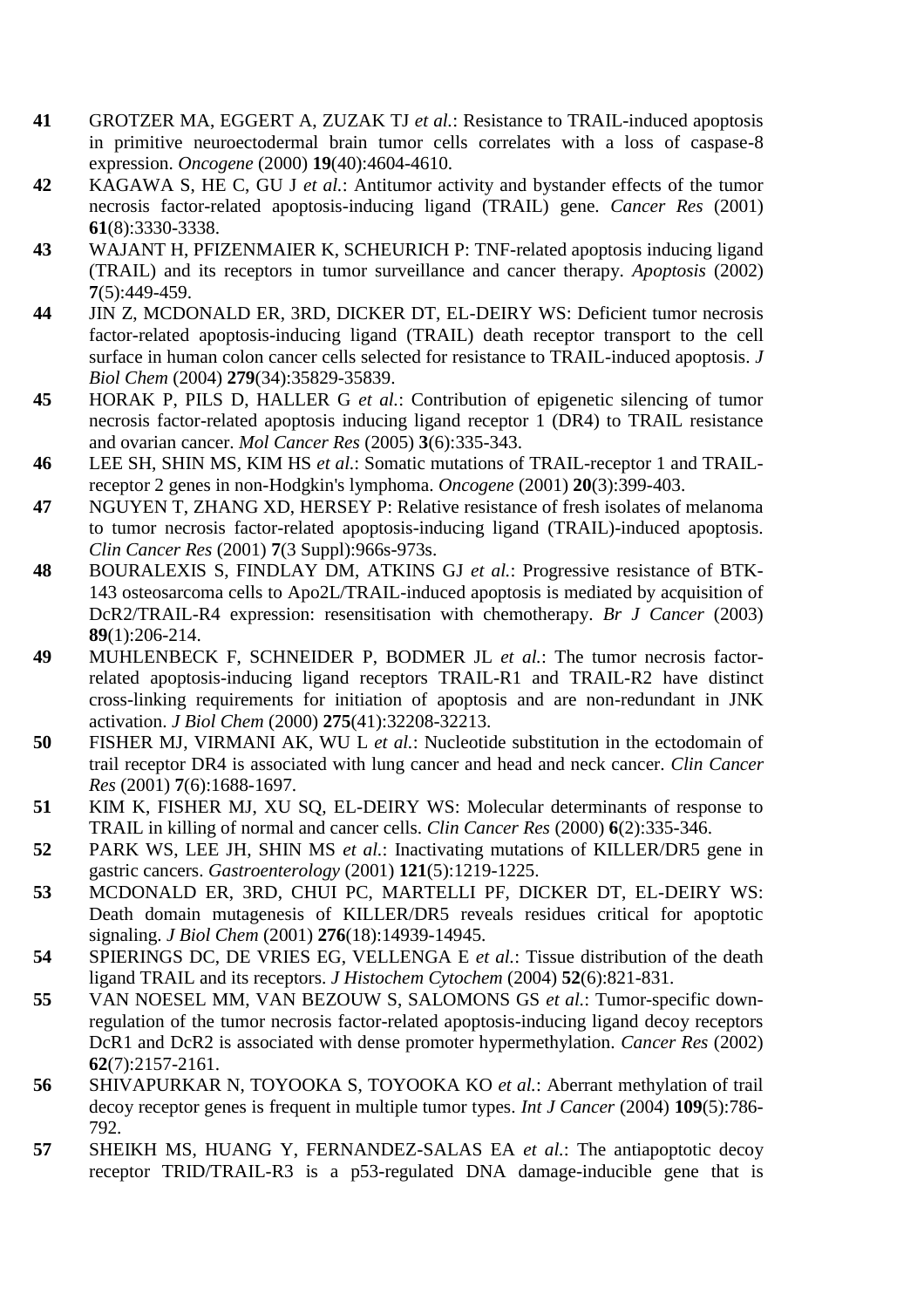overexpressed in primary tumors of the gastrointestinal tract. *Oncogene* (1999) **18**(28):4153-4159.

- **58** SANLIOGLU AD, KOKSAL IT, CIFTCIOGLU A *et al.*: Differential expression of TRAIL and its receptors in benign and malignant prostate tissues. *J Urol* (2007) **177**(1):359-364.
- **59** AYDIN C, SANLIOGLU AD, KARACAY B *et al.*: Decoy receptor-2 small interfering RNA (siRNA) strategy employing three different siRNA constructs in combination defeats adenovirus-transferred tumor necrosis factor-related apoptosis-inducing ligand resistance in lung cancer cells. *Hum Gene Ther* (2007) **18**(1):39-50.
- **60** RICCIONI R, PASQUINI L, MARIANI G *et al.*: TRAIL decoy receptors mediate resistance of acute myeloid leukemia cells to TRAIL. *Haematologica* (2005) **90**(5):612- 624.
- **61** GRIFFITH TS, CHIN WA, JACKSON GC, LYNCH DH, KUBIN MZ: Intracellular regulation of TRAIL-induced apoptosis in human melanoma cells. *J Immunol* (1998) **161**(6):2833-2840.
- **62** HAO C, BEGUINOT F, CONDORELLI G *et al.*: Induction and intracellular regulation of tumor necrosis factor-related apoptosis-inducing ligand (TRAIL) mediated apotosis in human malignant glioma cells. *Cancer research* (2001) **61**(3):1162-1170.
- **63** MITSIADES N, POULAKI V, MITSIADES C, TSOKOS M: Ewing's sarcoma family tumors are sensitive to tumor necrosis factor-related apoptosis-inducing ligand and express death receptor 4 and death receptor 5. *Cancer research* (2001) **61**(6):2704-2712.
- **64** ZHANG XD, FRANCO A, MYERS K *et al.*: Relation of TNF-related apoptosis-inducing ligand (TRAIL) receptor and FLICE-inhibitory protein expression to TRAIL-induced apoptosis of melanoma. *Cancer research* (1999) **59**(11):2747-2753.
- **65** DANIELS RA, TURLEY H, KIMBERLEY FC *et al.*: Expression of TRAIL and TRAIL receptors in normal and malignant tissues. *Cell Res* (2005) **15**(6):430-438.
- **66** LINCZ LF, YEH TX, SPENCER A: TRAIL-induced eradication of primary tumour cells from multiple myeloma patient bone marrows is not related to TRAIL receptor expression or prior chemotherapy. *Leukemia* (2001) **15**(10):1650-1657.
- **67** ZHANG XD, FRANCO AV, NGUYEN T, GRAY CP, HERSEY P: Differential localization and regulation of death and decoy receptors for TNF-related apoptosisinducing ligand (TRAIL) in human melanoma cells. *J Immunol* (2000) **164**(8):3961-3970.
- **68** MACFARLANE M, AHMAD M, SRINIVASULA SM *et al.*: Identification and molecular cloning of two novel receptors for the cytotoxic ligand TRAIL. *The Journal of biological chemistry* (1997) **272**(41):25417-25420.
- **69** TRUNEH A, SHARMA S, SILVERMAN C *et al.*: Temperature-sensitive differential affinity of TRAIL for its receptors. DR5 is the highest affinity receptor. *The Journal of biological chemistry* (2000) **275**(30):23319-23325.
- **70** LEE HW, LEE SH, LEE HW *et al.*: Homomeric and heteromeric interactions of the extracellular domains of death receptors and death decoy receptors. *Biochem Biophys Res Commun* (2005) **330**(4):1205-1212.
- **71** SHERIDAN JP, MARSTERS SA, PITTI RM *et al.*: Control of TRAIL-induced apoptosis by a family of signaling and decoy receptors. *Science* (1997) **277**(5327):818-821.
- **72** MERINO D, LALAOUI N, MORIZOT A *et al.*: Differential inhibition of TRAILmediated DR5-DISC formation by decoy receptors 1 and 2. *Mol Cell Biol* (2006) **26**(19):7046-7055.
- **73** MARSTERS SA, SHERIDAN JP, PITTI RM *et al.*: A novel receptor for Apo2L/TRAIL contains a truncated death domain. *Curr Biol* (1997) **7**(12):1003-1006.
- **74** BERNARD D, QUATANNENS B, VANDENBUNDER B, ABBADIE C: Rel/NFkappaB transcription factors protect against tumor necrosis factor (TNF)-related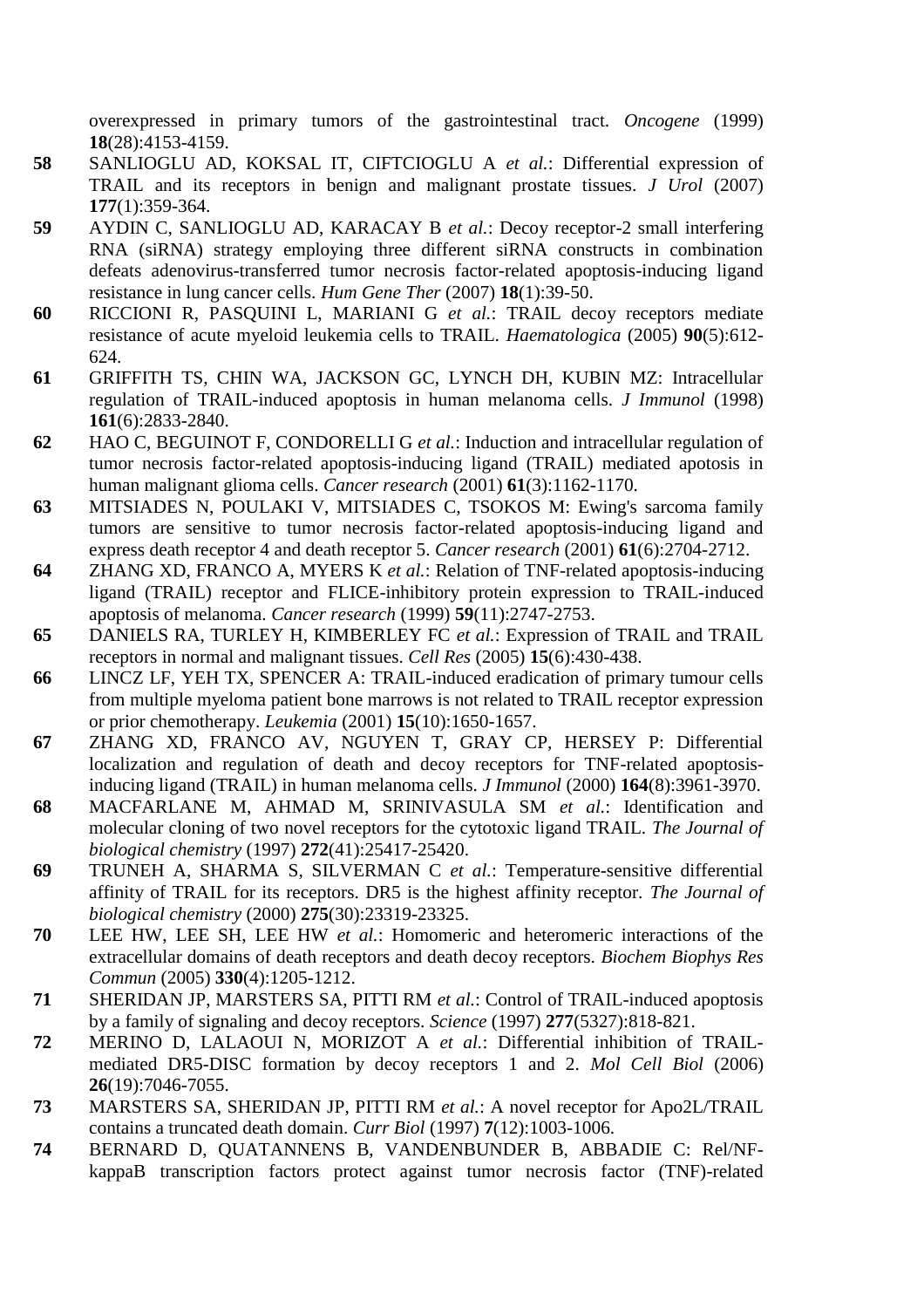apoptosis-inducing ligand (TRAIL)-induced apoptosis by up-regulating the TRAIL decoy receptor DcR1. *J Biol Chem* (2001) **276**(29):27322-27328.

- **75** ZHANG XD, NGUYEN T, THOMAS WD, SANDERS JE, HERSEY P: *Mechanisms of resistance of normal cells to TRAIL induced apoptosis vary between different cell types.* (ed.), (2000):193-199.
- **76** SANLIOGLU AD, DIRICE E, AYDIN C *et al.*: Surface TRAIL decoy receptor-4 expression is correlated with TRAIL resistance in MCF7 breast cancer cells. *BMC Cancer*  (2005) **5**(1):54.
- **77** AYDIN C, SANLIOGLU AD, KARACAY B *et al.*: Decoy Receptor-2 Small Interfering RNA (siRNA) Strategy Employing Three Different siRNA Constructs in Combination Defeats Adenovirus-Transferred Tumor Necrosis Factor-Related Apoptosis-Inducing Ligand Resistance in Lung Cancer Cells. *Hum Gene Ther* (2006)
- **78** CLANCY L, MRUK K, ARCHER K *et al.*: Preligand assembly domain-mediated ligandindependent association between TRAIL receptor 4 (TR4) and TR2 regulates TRAILinduced apoptosis. *Proc Natl Acad Sci U S A* (2005)
- **79** FALSCHLEHNER C, EMMERICH CH, GERLACH B, WALCZAK H: TRAIL signalling: Decisions between life and death. *Int J Biochem Cell Biol* (2007)
- **80** CHENG J, HYLANDER BL, BAER MR, CHEN X, REPASKY EA: Multiple mechanisms underlie resistance of leukemia cells to Apo2 Ligand/TRAIL. *Mol Cancer Ther* (2006) **5**(7):1844-1853.
- **81** FULDA S, KUFER MU, MEYER E *et al.*: Sensitization for death receptor- or druginduced apoptosis by re-expression of caspase-8 through demethylation or gene transfer. *Oncogene* (2001) **20**(41):5865-5877.
- **82** HOPKINS-DONALDSON S, ZIEGLER A, KURTZ S *et al.*: Silencing of death receptor and caspase-8 expression in small cell lung carcinoma cell lines and tumors by DNA methylation. *Cell Death Differ* (2003) **10**(3):356-364.
- **83** MCDONALD ER, 3RD, EL-DEIRY WS: Suppression of caspase-8- and -10-associated RING proteins results in sensitization to death ligands and inhibition of tumor cell growth. *Proc Natl Acad Sci U S A* (2004) **101**(16):6170-6175.
- **84** LIU X, YUE P, SCHONTHAL AH, KHURI FR, SUN SY: Cellular FLICE-inhibitory protein down-regulation contributes to celecoxib-induced apoptosis in human lung cancer cells. *Cancer Res* (2006) **66**(23):11115-11119.
- **85** ROTH W, REED JC: FLIP protein and TRAIL-induced apoptosis. *Vitam Horm* (2004) **67**:189-206.
- **86** FULDA S, MEYER E, DEBATIN KM: Inhibition of TRAIL-induced apoptosis by Bcl-2 overexpression. *Oncogene* (2002) **21**(15):2283-2294.
- **87** NG CP, ZISMAN A, BONAVIDA B: Synergy is achieved by complementation with Apo2L/TRAIL and actinomycin D in Apo2L/TRAIL-mediated apoptosis of prostate cancer cells: role of XIAP in resistance. *Prostate* (2002) **53**(4):286-299.
- **88** NG CP, BONAVIDA B: X-linked inhibitor of apoptosis (XIAP) blocks Apo2 ligand/tumor necrosis factor-related apoptosis-inducing ligand-mediated apoptosis of prostate cancer cells in the presence of mitochondrial activation: sensitization by overexpression of second mitochondria-derived activator of caspase/direct IAP-binding protein with low pl (Smac/DIABLO). *Mol Cancer Ther* (2002) **1**(12):1051-1058.
- **89** SECCHIERO P, GONELLI A, CARNEVALE E *et al.*: TRAIL promotes the survival and proliferation of primary human vascular endothelial cells by activating the Akt and ERK pathways. *Circulation* (2003) **107**(17):2250-2256.
- **90** MILANI D, ZAULI G, RIMONDI E *et al.*: Tumour necrosis factor-related apoptosisinducing ligand sequentially activates pro-survival and pro-apoptotic pathways in SK-N-MC neuronal cells. *Journal of neurochemistry* (2003) **86**(1):126-135.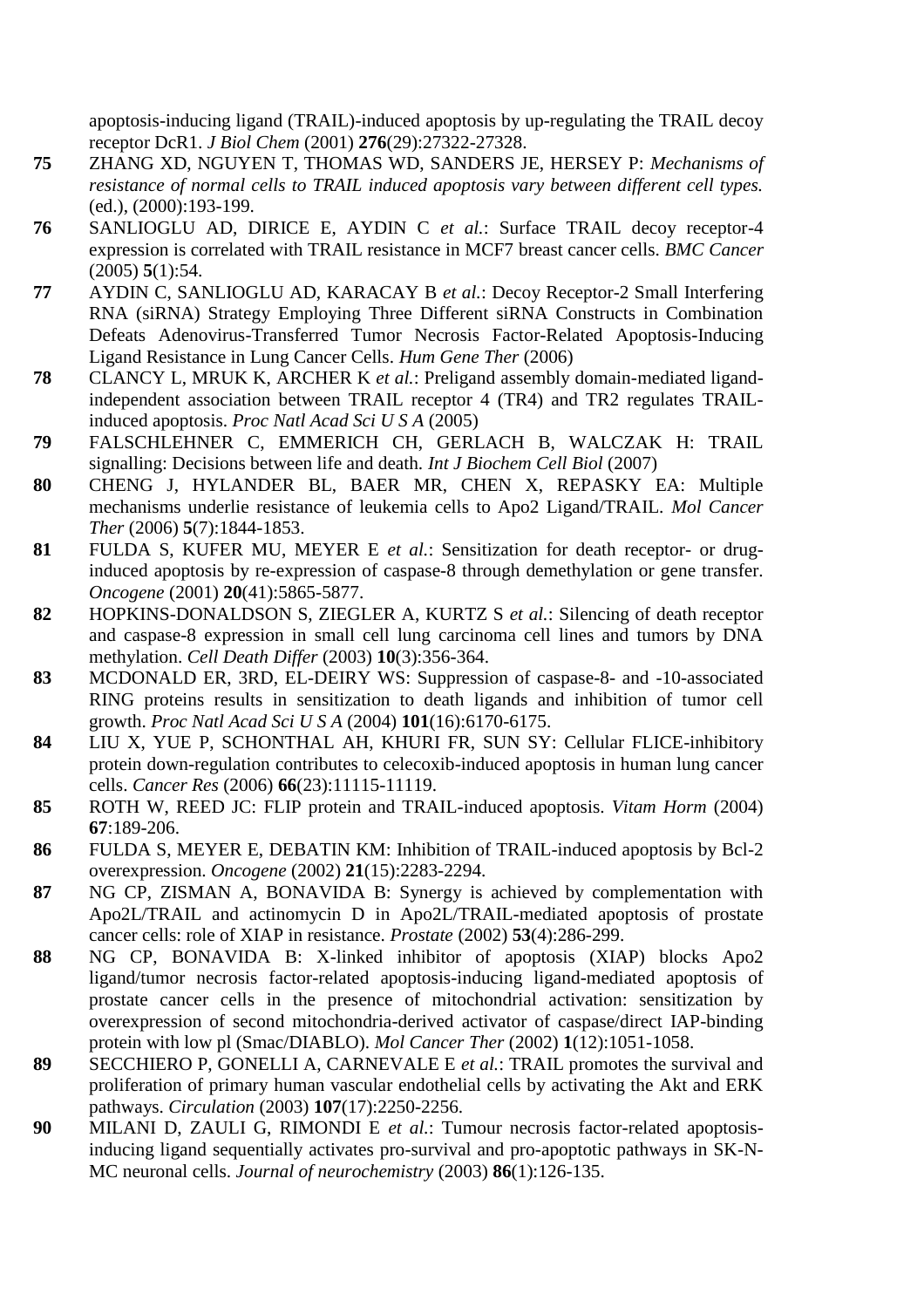- **91** MOREL J, AUDO R, HAHNE M, COMBE B: Tumor necrosis factor-related apoptosisinducing ligand (TRAIL) induces rheumatoid arthritis synovial fibroblast proliferation through mitogen-activated protein kinases and phosphatidylinositol 3-kinase/Akt. *J Biol Chem* (2005) **280**(16):15709-15718.
- **92** CHEN X, THAKKAR H, TYAN F *et al.*: Constitutively active Akt is an important regulator of TRAIL sensitivity in prostate cancer. *Oncogene* (2001) **20**(42):6073-6083.
- **93** BORTUL R, TAZZARI PL, CAPPELLINI A *et al.*: Constitutively active Akt1 protects HL60 leukemia cells from TRAIL-induced apoptosis through a mechanism involving NFkappaB activation and cFLIP(L) up-regulation. *Leukemia* (2003) **17**(2):379-389.
- **94** KOBAYASHI S, WERNEBURG NW, BRONK SF, KAUFMANN SH, GORES GJ: Interleukin-6 contributes to Mcl-1 up-regulation and TRAIL resistance via an Aktsignaling pathway in cholangiocarcinoma cells. *Gastroenterology* (2005) **128**(7):2054- 2065.
- **95** KIM KM, LEE YJ: Amiloride augments TRAIL-induced apoptotic death by inhibiting phosphorylation of kinases and phosphatases associated with the P13K-Akt pathway. *Oncogene* (2005) **24**(3):355-366.
- **96** KIM EC, YUN BS, RYOO IJ *et al.*: Complestatin prevents apoptotic cell death: inhibition of a mitochondrial caspase pathway through AKT/PKB activation. *Biochem Biophys Res Commun* (2004) **313**(1):193-204.
- **97** KIM YH, LEE YJ: TRAIL apoptosis is enhanced by quercetin through Akt dephosphorylation. *J Cell Biochem* (2006) **100**(4):998-1009.
- **98** SZEGEZDI E, CAHILL S, MEYER M, O'DWYER M, SAMALI A: TRAIL sensitisation by arsenic trioxide is caspase-8 dependent and involves modulation of death receptor components and Akt. *Br J Cancer* (2006) **94**(3):398-406.
- **99** SHRADER M, PINO MS, LASHINGER L *et al.*: Gefitinib Reverses TRAIL Resistance in Human Bladder Cancer Cell Lines via Inhibition of AKT-Mediated X-Linked Inhibitor of Apoptosis Protein Expression. *Cancer Res* (2007) **67**(4):1430-1435.
- **100** MARTELLI AM, TAZZARI PL, TABELLINI G *et al.*: A new selective AKT pharmacological inhibitor reduces resistance to chemotherapeutic drugs, TRAIL, alltrans-retinoic acid, and ionizing radiation of human leukemia cells. *Leukemia* (2003) **17**(9):1794-1805.
- **101** PUDUVALLI VK, SAMPATH D, BRUNER JM *et al.*: TRAIL-induced apoptosis in gliomas is enhanced by Akt-inhibition and is independent of JNK activation. *Apoptosis*  (2005) **10**(1):233-243.
- **102** RYCHAHOU PG, MURILLO CA, EVERS BM: Targeted RNA interference of PI3K pathway components sensitizes colon cancer cells to TNF-related apoptosis-inducing ligand (TRAIL). *Surgery* (2005) **138**(2):391-397.
- **103** OKA N, TANIMOTO S, TAUE R *et al.*: Role of phosphatidylinositol-3 kinase/Akt pathway in bladder cancer cell apoptosis induced by tumor necrosis factor-related apoptosis-inducing ligand. *Cancer Sci* (2006) **97**(10):1093-1098.
- **104** JIN Z, EL-DEIRY WS: Distinct signaling pathways in TRAIL- versus tumor necrosis factor-induced apoptosis. *Mol Cell Biol* (2006) **26**(21):8136-8148.
- **105** MARTINON F, HOLLER N, RICHARD C, TSCHOPP J: Activation of a pro-apoptotic amplification loop through inhibition of NF-kappaB-dependent survival signals by caspase-mediated inactivation of RIP. *FEBS letters* (2000) **468**(2-3):134-136.
- **106** KIM YS, SCHWABE RF, QIAN T, LEMASTERS JJ, BRENNER DA: TRAIL-mediated apoptosis requires NF-kappaB inhibition and the mitochondrial permeability transition in human hepatoma cells. *Hepatology (Baltimore, Md* (2002) **36**(6):1498-1508.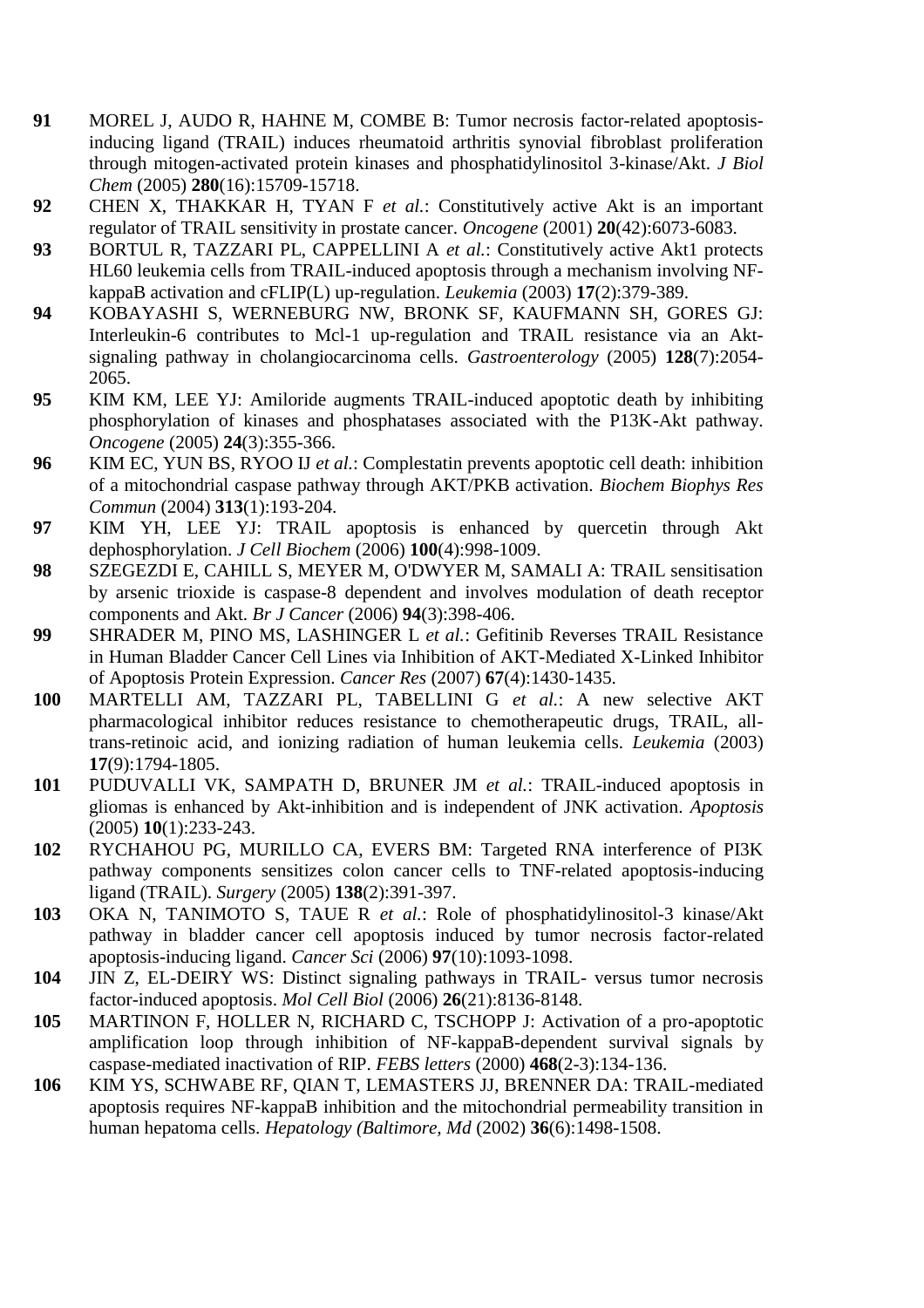- **107** EHRHARDT H, FULDA S, SCHMID I *et al.*: TRAIL induced survival and proliferation in cancer cells resistant towards TRAIL-induced apoptosis mediated by NF-kappaB. *Oncogene* (2003) **22**(25):3842-3852.
- **108** SHETTY S, GLADDEN JB, HENSON ES *et al.*: Tumor necrosis factor-related apoptosis inducing ligand (TRAIL) up-regulates death receptor 5 (DR5) mediated by NFkappaB activation in epithelial derived cell lines. *Apoptosis* (2002) **7**(5):413-420.
- **109** WAJANT H: TRAIL and NFkappaB signaling--a complex relationship. *Vitam Horm*  (2004) **67**:101-132.
- **110** JUREWICZ A, MATYSIAK M, ANDRZEJAK S, SELMAJ K: TRAIL-induced death of human adult oligodendrocytes is mediated by JNK pathway. *Glia* (2006) **53**(2):158-166.
- **111** CORAZZA N, JAKOB S, SCHAER C *et al.*: TRAIL receptor-mediated JNK activation and Bim phosphorylation critically regulate Fas-mediated liver damage and lethality. *The Journal of clinical investigation* (2006) **116**(9):2493-2499.
- **112** TRAN SE, HOLMSTROM TH, AHONEN M, KAHARI VM, ERIKSSON JE: MAPK/ERK overrides the apoptotic signaling from Fas, TNF, and TRAIL receptors. *The Journal of biological chemistry* (2001) **276**(19):16484-16490.
- **113** LEE TJ, LEE JT, PARK JW, KWON TK: Acquired TRAIL resistance in human breast cancer cells are caused by the sustained cFLIP(L) and XIAP protein levels and ERK activation. *Biochem Biophys Res Commun* (2006) **351**(4):1024-1030.
- **114** BANSIL S, HOLTZ CR, COOK SD, ROHOWSKY-KOCHAN C: Serum sAPO-1/Fas levels in multiple sclerosis. *Acta Neurol Scand* (1997) **95**(4):208-210.
- **115** BORGES J, PANDIELLA A, ESPARIS-OGANDO A: Erk5 nuclear location is independent on dual phosphorylation, and favours resistance to TRAIL-induced apoptosis. *Cell Signal* (2007)
- **116** FRESE S, PIRNIA F, MIESCHER D *et al.*: PG490-mediated sensitization of lung cancer cells to Apo2L/TRAIL-induced apoptosis requires activation of ERK2. *Oncogene* (2003) **22**(35):5427-5435.
- **117** KELLEY SK, ASHKENAZI A: Targeting death receptors in cancer with Apo2L/TRAIL. *Curr Opin Pharmacol* (2004) **4**(4):333-339.
- **118** WALCZAK H, MILLER RE, ARIAIL K *et al.*: Tumoricidal activity of tumor necrosis factor-related apoptosis-inducing ligand in vivo. *Nat Med* (1999) **5**(2):157-163.
- **119** YOUNES A, KADIN ME: Emerging applications of the tumor necrosis factor family of ligands and receptors in cancer therapy. *J Clin Oncol* (2003) **21**(18):3526-3534.
- **120** DEBATIN KM, KRAMMER PH: Death receptors in chemotherapy and cancer. *Oncogene* (2004) **23**(16):2950-2966.
- **121** KELLEY SK, HARRIS LA, XIE D *et al.*: Preclinical studies to predict the disposition of Apo2L/tumor necrosis factor-related apoptosis-inducing ligand in humans: characterization of in vivo efficacy, pharmacokinetics, and safety. *J Pharmacol Exp Ther*  (2001) **299**(1):31-38.
- **122** LAWRENCE D, SHAHROKH Z, MARSTERS S *et al.*: Differential hepatocyte toxicity of recombinant Apo2L/TRAIL versions. *Nat Med* (2001) **7**(4):383-385.
- **123** NAKA T, SUGAMURA K, HYLANDER BL *et al.*: Effects of tumor necrosis factorrelated apoptosis-inducing ligand alone and in combination with chemotherapeutic agents on patients' colon tumors grown in SCID mice. *Cancer research* (2002) **62**(20):5800- 5806.
- \* Interesting example of tumour regression in vivo using TRAIL combined to chemotherapy.
- **124** MITSIADES CS, TREON SP, MITSIADES N *et al.*: TRAIL/Apo2L ligand selectively induces apoptosis and overcomes drug resistance in multiple myeloma: therapeutic applications. *Blood* (2001) **98**(3):795-804.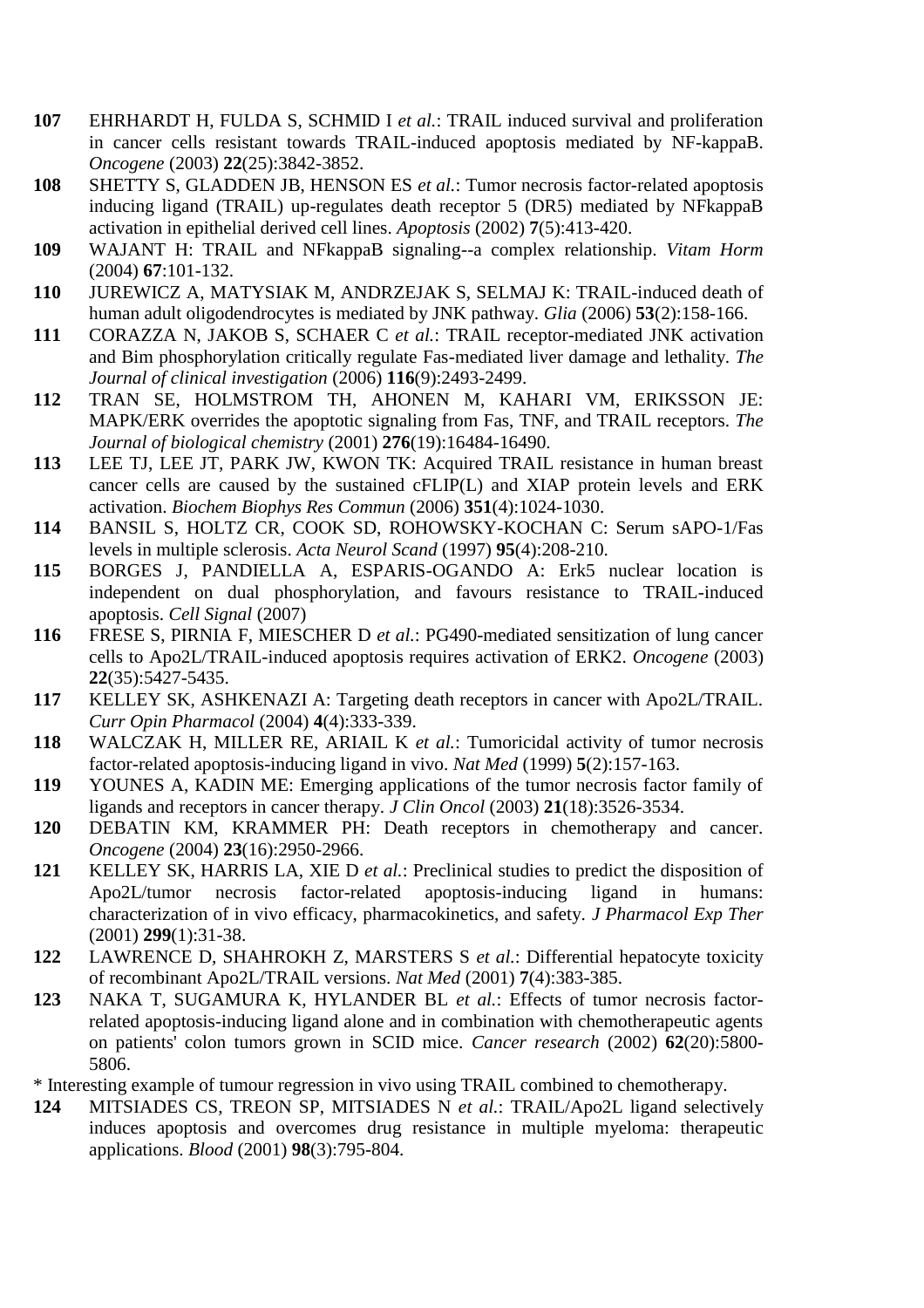- **125** POLLACK IF, ERFF M, ASHKENAZI A: Direct stimulation of apoptotic signaling by soluble Apo2l/tumor necrosis factor-related apoptosis-inducing ligand leads to selective killing of glioma cells. *Clin Cancer Res* (2001) **7**(5):1362-1369.
- **126** HYLANDER BL, PITONIAK R, PENETRANTE RB *et al.*: The anti-tumor effect of Apo2L/TRAIL on patient pancreatic adenocarcinomas grown as xenografts in SCID mice. *J Transl Med* (2005) **3**(1):22.
- **127** OIKONOMOU E, KOTHONIDIS K, ZOGRAFOS G *et al.*: Newly established tumourigenic primary human colon cancer cell lines are sensitive to TRAIL-induced apoptosis in vitro and in vivo. *Br J Cancer* (2007)
- **128** KOSCHNY R, HOLLAND H, SYKORA J *et al.*: Bortezomib Sensitizes Primary Human Astrocytoma Cells of WHO Grades I to IV for Tumor Necrosis Factor-Related Apoptosis-Inducing Ligand-Induced Apoptosis. *Clin Cancer Res* (2007) **13**(11):3403-3412.
- **129** BAADER E, TOLOCZKO A, FUCHS U *et al.*: Tumor necrosis factor-related apoptosisinducing ligand-mediated proliferation of tumor cells with receptor-proximal apoptosis defects. *Cancer research* (2005) **65**(17):7888-7895.
- **130** TRAUZOLD A, SIEGMUND D, SCHNIEWIND B *et al.*: TRAIL promotes metastasis of human pancreatic ductal adenocarcinoma. *Oncogene* (2006) **25**(56):7434-7439.
- \*\* Recent paper suggesting limitations for the use of TRAIL in cancer therapy.
- **131** THAI LE M, LABRINIDIS A, HAY S *et al.*: Apo2l/Tumor necrosis factor-related apoptosis-inducing ligand prevents breast cancer-induced bone destruction in a mouse model. *Cancer Res* (2006) **66**(10):5363-5370.
- **132** VAN DER SLOOT AM, TUR V, SZEGEZDI E *et al.*: Designed tumor necrosis factorrelated apoptosis-inducing ligand variants initiating apoptosis exclusively via the DR5 receptor. *Proc Natl Acad Sci U S A* (2006) **103**(23):8634-8639.
- **133** SHIN JN, PARK SY, CHA JH *et al.*: Generation of a novel proform of tumor necrosis factor-related apoptosis-inducing ligand (TRAIL) protein that can be reactivated by matrix metalloproteinases. *Exp Cell Res* (2006) **312**(19):3892-3898.
- **134** WENGER T, MATTERN J, HAAS TL *et al.*: Apoptosis mediated by lentiviral TRAIL transfer involves transduction-dependent and -independent effects. *Cancer Gene Ther*  (2006)
- **135** KIM KU, SEO SY, HEO KY *et al.*: Antitumor activity of TRAIL recombinant adenovirus in human malignant glioma cells. *J Korean Med Sci* (2005) **20**(6):1046-1052.
- **136** YOO J, CHOI S, HWANG KS *et al.*: Adeno-associated virus-mediated gene transfer of a secreted form of TRAIL inhibits tumor growth and occurrence in an experimental tumor model. *J Gene Med* (2006) **8**(2):163-174.
- **137** MOHR A, HENDERSON G, DUDUS L *et al.*: AAV-encoded expression of TRAIL in experimental human colorectal cancer leads to tumor regression. *Gene Ther* (2004) **11**(6):534-543.
- **138** SHAH K, TUNG CH, BREAKEFIELD XO, WEISSLEDER R: In vivo imaging of S-TRAIL-mediated tumor regression and apoptosis. *Mol Ther* (2005) **11**(6):926-931.
- **139** SOVA P, REN XW, NI S *et al.*: A tumor-targeted and conditionally replicating oncolytic adenovirus vector expressing TRAIL for treatment of liver metastases. *Mol Ther* (2004) **9**(4):496-509.
- **140** SONG K, BENHAGA N, ANDERSON RL, KHOSRAVI-FAR R: Transduction of tumor necrosis factor-related apoptosis-inducing ligand into hematopoietic cells leads to inhibition of syngeneic tumor growth in vivo. *Cancer Res* (2006) **66**(12):6304-6311.
- **141** WENGER T, MATTERN J, HAAS TL *et al.*: Apoptosis mediated by lentiviral TRAIL transfer involves transduction-dependent and -independent effects. *Cancer Gene Ther*  (2007) **14**(3):316-326.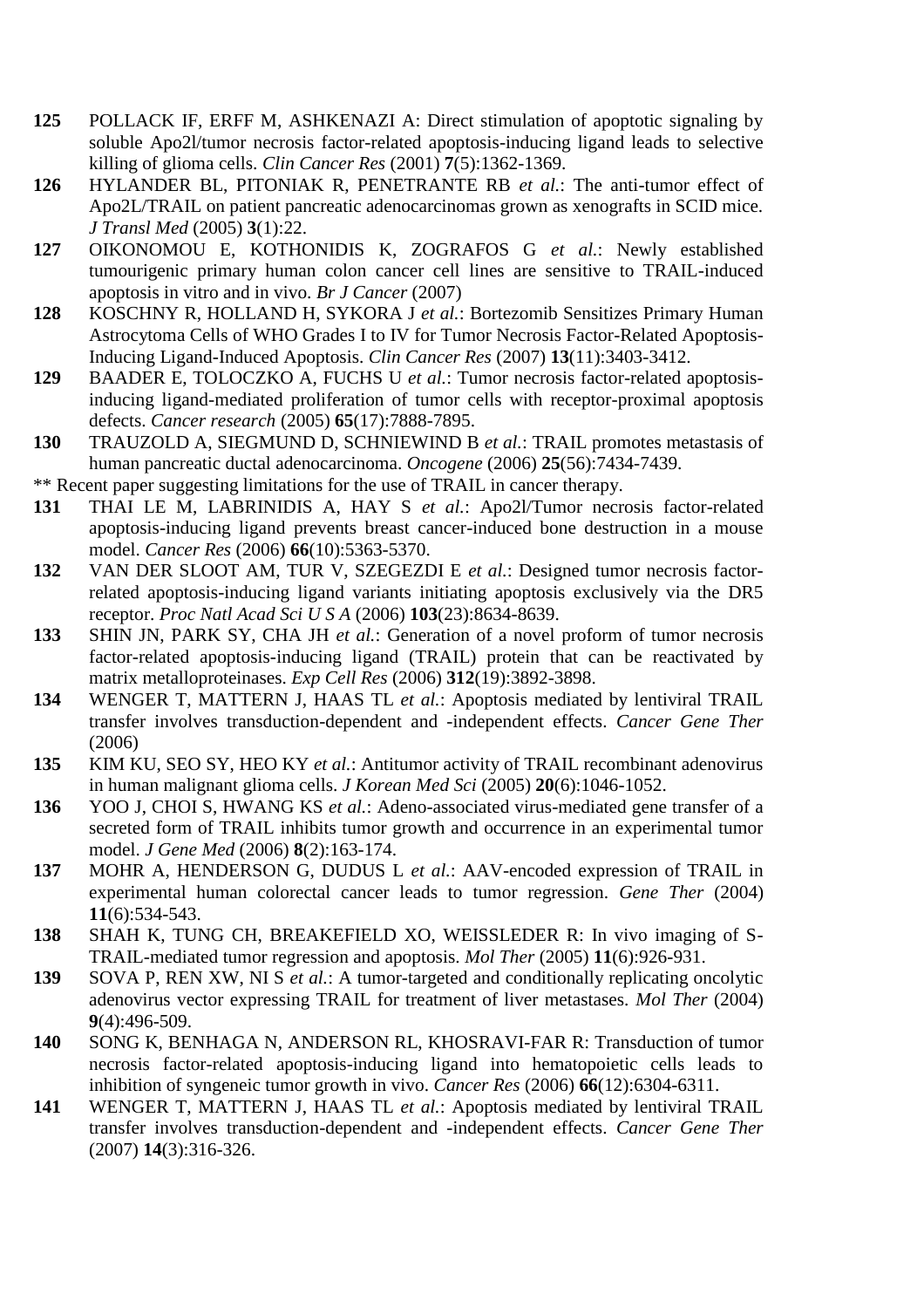- **142** MATSUBARA H, MIZUTANI Y, HONGO F *et al.*: Gene therapy with TRAIL against renal cell carcinoma. *Mol Cancer Ther* (2006) **5**(9):2165-2171.
- **143** KASMAN L, LU P, VOELKEL-JOHNSON C: The histone deacetylase inhibitors depsipeptide and MS-275, enhance TRAIL gene therapy of LNCaP prostate cancer cells without adverse effects in normal prostate epithelial cells. *Cancer Gene Ther* (2006)
- **144** ISHII M, IWAI M, HARADA Y *et al.*: Soluble TRAIL gene and actinomycin D synergistically suppressed multiple metastasis of TRAIL-resistant colon cancer in the liver. *Cancer Lett* (2007) **245**(1-2):134-143.
- **145** KEANE MM, ETTENBERG SA, NAU MM, RUSSELL EK, LIPKOWITZ S: Chemotherapy augments TRAIL-induced apoptosis in breast cell lines. *Cancer research*  (1999) **59**(3):734-741.
- **146** LACOUR S, MICHEAU O, HAMMANN A *et al.*: Chemotherapy enhances TNF-related apoptosis-inducing Ligand DISC assembly in HT29 human colon cancer cells. *Oncogene*  (2003) **22**(12):1807-1816.
- **147** SINGH TR, SHANKAR S, CHEN X, ASIM M, SRIVASTAVA RK: Synergistic interactions of chemotherapeutic drugs and tumor necrosis factor-related apoptosisinducing ligand/Apo-2 ligand on apoptosis and on regression of breast carcinoma in vivo. *Cancer research* (2003) **63**(17):5390-5400.
- **148** BUCHSBAUM DJ, ZHOU T, LOBUGLIO AF: TRAIL receptor-targeted therapy. *Future Oncol* (2006) **2**(4):493-508.
- **149** GLINIAK B, LE T: Tumor necrosis factor-related apoptosis-inducing ligand's antitumor activity in vivo is enhanced by the chemotherapeutic agent CPT-11. *Cancer research*  (1999) **59**(24):6153-6158.
- **150** MICHEAU O: Cellular FLICE-inhibitory protein: an attractive therapeutic target? *Expert Opin Ther Targets* (2003) **7**(4):559-573.
- **151** ARTS HJ, DE JONG S, HOLLEMA H *et al.*: Chemotherapy induces death receptor 5 in epithelial ovarian carcinoma. *Gynecol Oncol* (2004) **92**(3):794-800.
- **152** RYU HS, CHANG KH, CHANG SJ *et al.*: Expression of TRAIL (TNF-related apoptosisinducing ligand) receptors in cervical cancer. *Int J Gynecol Cancer* (2000) **10**(5):417-424.
- **153** REESINK-PETERS N, HOUGARDY BM, VAN DEN HEUVEL FA *et al.*: Death receptors and ligands in cervical carcinogenesis: an immunohistochemical study. *Gynecol Oncol* (2005) **96**(3):705-713.
- **154** GANTEN TM, HAAS TL, SYKORA J *et al.*: Enhanced caspase-8 recruitment to and activation at the DISC is critical for sensitisation of human hepatocellular carcinoma cells to TRAIL-induced apoptosis by chemotherapeutic drugs. *Cell Death Differ* (2004) **11 Suppl 1**:S86-96.
- **155** GANTEN TM, KOSCHNY R, SYKORA J *et al.*: Preclinical differentiation between apparently safe and potentially hepatotoxic applications of TRAIL either alone or in combination with chemotherapeutic drugs. *Clin Cancer Res* (2006) **12**(8):2640-2646.
- **156** MEURETTE O, FONTAINE A, REBILLARD A *et al.*: Cytotoxicity of TRAIL/anticancer drug combinations in human normal cells. *Annals of the New York Academy of Sciences* (2006) **1090**:209-216.
- **157** KOSCHNY R, WALCZAK H, GANTEN TM: The promise of TRAIL-potential and risks of a novel anticancer therapy. *J Mol Med* (2007)
- **158** CHINNAIYAN AM, PRASAD U, SHANKAR S *et al.*: Combined effect of tumor necrosis factor-related apoptosis-inducing ligand and ionizing radiation in breast cancer therapy. *Proc Natl Acad Sci U S A* (2000) **97**(4):1754-1759.
- **159** CIUSANI E, CROCI D, GELATI M *et al.*: In vitro effects of topotecan and ionizing radiation on TRAIL/Apo2L-mediated apoptosis in malignant glioma. *J Neurooncol*  (2005) **71**(1):19-25.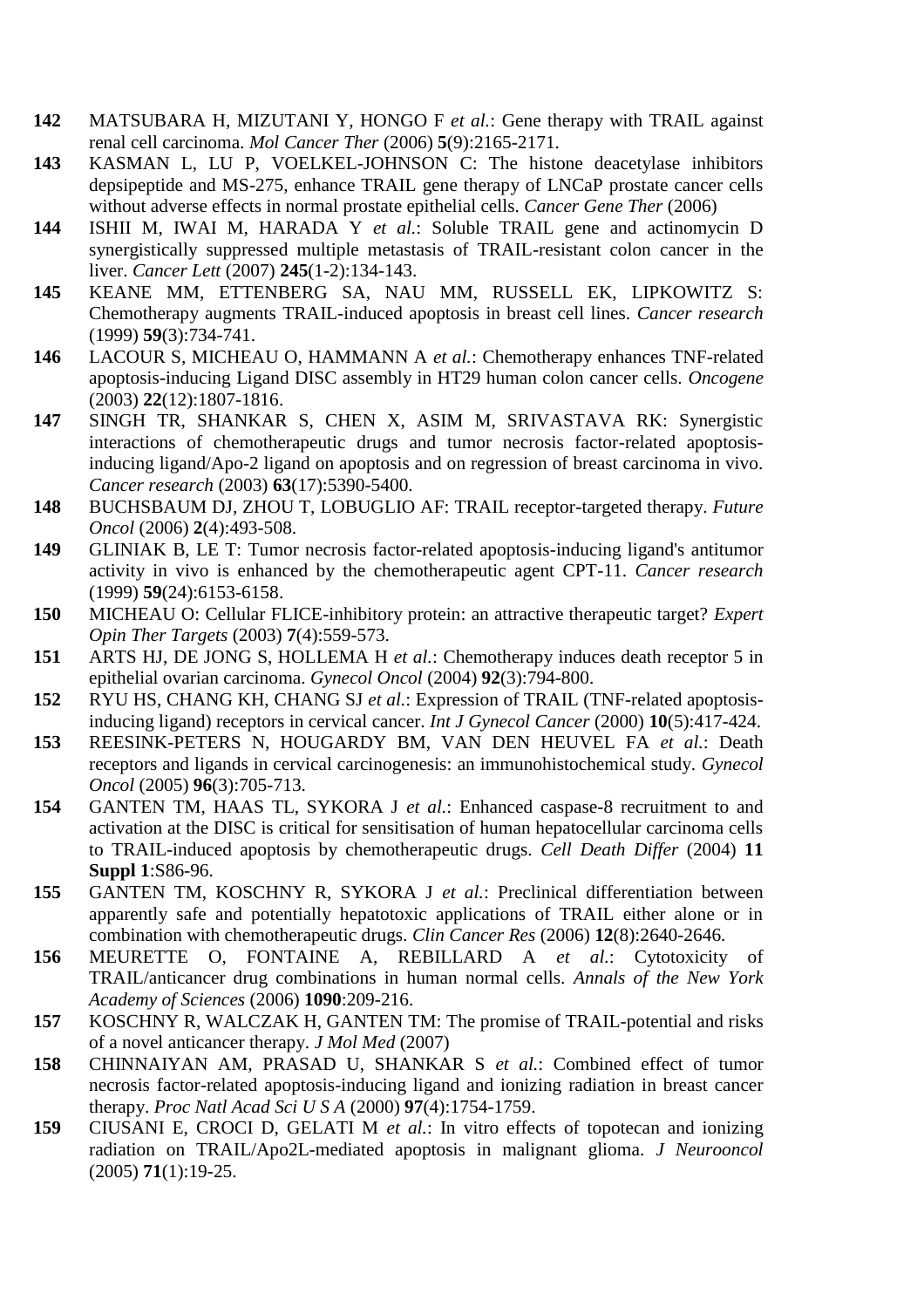- **160** GONG B, ALMASAN A: Apo2 ligand/TNF-related apoptosis-inducing ligand and death receptor 5 mediate the apoptotic signaling induced by ionizing radiation in leukemic cells. *Cancer Res* (2000) **60**(20):5754-5760.
- **161** MARINI P, SCHMID A, JENDROSSEK V *et al.*: Irradiation specifically sensitises solid tumour cell lines to TRAIL mediated apoptosis. *BMC Cancer* (2005) **5**:5.
- **162** IVANOV VN, ZHOU H, HEI TK: Sequential Treatment by Ionizing Radiation and Sodium Arsenite Dramatically Accelerates TRAIL-Mediated Apoptosis of Human Melanoma Cells. *Cancer research* (2007) **67**(11):5397-5407.
- **163** SHANKAR S, SINGH TR, SRIVASTAVA RK: Ionizing radiation enhances the therapeutic potential of TRAIL in prostate cancer in vitro and in vivo: Intracellular mechanisms. *Prostate* (2004) **61**(1):35-49.
- **164** FINNBERG N, GRUBER JJ, FEI P *et al.*: DR5 knockout mice are compromised in radiation-induced apoptosis. *Mol Cell Biol* (2005) **25**(5):2000-2013.
- **165** GONG J, YANG D, KOHANIM S *et al.*: Novel in vivo imaging shows up-regulation of death receptors by paclitaxel and correlates with enhanced antitumor effects of receptor agonist antibodies. *Mol Cancer Ther* (2006) **5**(12):2991-3000.
- **166** ZENG Y, WU XX, FISCELLA M *et al.*: Monoclonal antibody to tumor necrosis factorrelated apoptosis-inducing ligand receptor 2 (TRAIL-R2) induces apoptosis in primary renal cell carcinoma cells in vitro and inhibits tumor growth in vivo. *Int J Oncol* (2006) **28**(2):421-430.
- **167** GEORGAKIS GV, LI Y, HUMPHREYS R *et al.*: Activity of selective fully human agonistic antibodies to the TRAIL death receptors TRAIL-R1 and TRAIL-R2 in primary and cultured lymphoma cells: induction of apoptosis and enhancement of doxorubicinand bortezomib-induced cell death. *Br J Haematol* (2005) **130**(4):501-510.
- **168** MOTOKI K, MORI E, MATSUMOTO A *et al.*: Enhanced apoptosis and tumor regression induced by a direct agonist antibody to tumor necrosis factor-related apoptosisinducing ligand receptor 2. *Clin Cancer Res* (2005) **11**(8):3126-3135.
- **169** PUKAC L, KANAKARAJ P, HUMPHREYS R *et al.*: HGS-ETR1, a fully human TRAIL-receptor 1 monoclonal antibody, induces cell death in multiple tumour types in vitro and in vivo. *Br J Cancer* (2005) **92**(8):1430-1441.
- **170** VOELKEL-JOHNSON C: An antibody against DR4 (TRAIL-R1) in combination with doxorubicin selectively kills malignant but not normal prostate cells. *Cancer Biol Ther*  (2003) **2**(3):283-290.
- **171** MARINI P, DENZINGER S, SCHILLER D *et al.*: Combined treatment of colorectal tumours with agonistic TRAIL receptor antibodies HGS-ETR1 and HGS-ETR2 and radiotherapy: enhanced effects in vitro and dose-dependent growth delay in vivo. *Oncogene* (2006) **25**(37):5145-5154.
- **172** TAKEDA K, YAMAGUCHI N, AKIBA H *et al.*: Induction of Tumor-specific T Cell Immunity by Anti-DR5 Antibody Therapy. *J Exp Med* (2004) **199**(4):437-448.
- \*\* First paper to demonstrate that agonistic anti-DR5 antibodies induce Tumor-specific T Cell Immunity and tumor regression in a syngeneic mouse model.
- **173** ZHANG L, ZHANG X, BARRISFORD GW, OLUMI AF: Lexatumumab (TRAILreceptor 2 mAb) induces expression of DR5 and promotes apoptosis in primary and metastatic renal cell carcinoma in a mouse orthotopic model. *Cancer Lett* (2006)
- **174** CHUNTHARAPAI A, DODGE K, GRIMMER K *et al.*: Isotype-dependent inhibition of tumor growth in vivo by monoclonal antibodies to death receptor 4. *J Immunol* (2001) **166**(8):4891-4898.
- **175** ICHIKAWA K, LIU W, ZHAO L *et al.*: Tumoricidal activity of a novel anti-human DR5 monoclonal antibody without hepatocyte cytotoxicity. *Nat Med* (2001) **7**(8):954-960.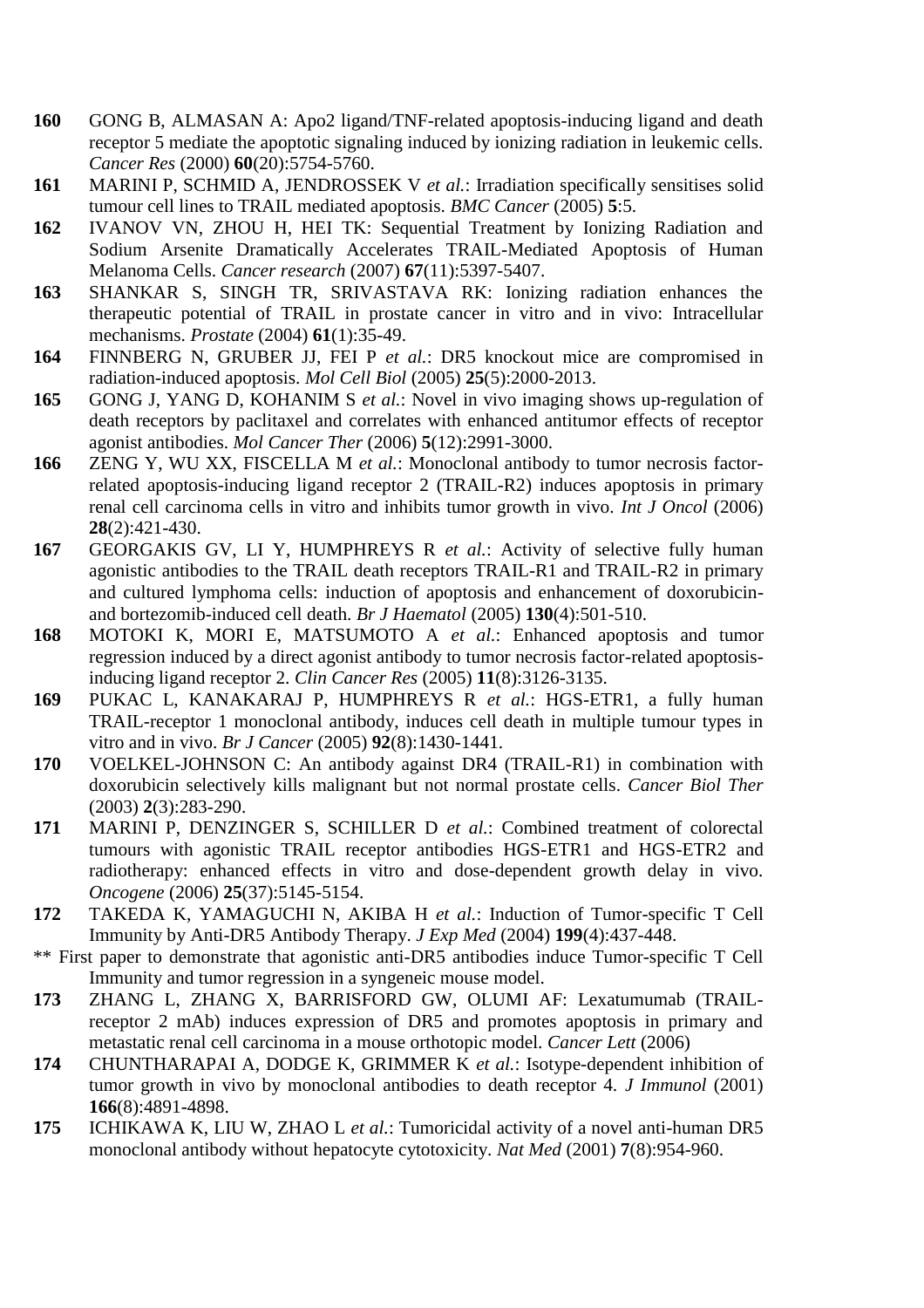- **176** HOTTE SJ, HIRTE HW, CHEN EX *et al.*: HGS-ETR1 , a Fully Human Monoclonal Antibody to the Tumor Necrosis Factor-Related Apoptosis-Inducing Ligand Death Receptor 1 (TRAIL-R1) in Patients with Advanced Solid Cancer: Results of a Phase 1 Trial. *ournal of Clinical Oncology, 2005 ASCO Annual Meeting Proceedings.* (2005) **23**(16S)
- **177** PACEY S, PLUMMER RE, ATTARD G *et al.*: Phase I and pharmacokinetic study of HGS-ETR2, a human monoclonal antibody to TRAIL R2, in patients with advanced solid malignancies. *Journal of Clinical Oncology, ASCO Annual Meeting Proceedings.* (2005) **23**(16S):3055.
- **178** KOORNSTRA JJ, KLEIBEUKER JH, VAN GEELEN CM *et al.*: Expression of TRAIL (TNF-related apoptosis-inducing ligand) and its receptors in normal colonic mucosa, adenomas, and carcinomas. *J Pathol* (2003) **200**(3):327-335.
- **179** OZAWA F, FRIESS H, KLEEFF J *et al.*: Effects and expression of TRAIL and its apoptosis-promoting receptors in human pancreatic cancer. *Cancer Lett* (2001) **163**(1):71- 81.
- **180** YOUNES A, VOSE J, ZELENETZ AD *et al.*: Results of a Phase 2 trial of HGS-ETR1 (agonistic human monoclonal antibody to TRAIL receptor 1) in subjects with relapsed/refractory non-Hodgkin's lymphoma (NHL) (ETR1-HM01). *47th Annual Meeting of the American Society of Hematology* (2005)
- **181** PANNER A, PARSA AT, PIEPER RO: Use of APO2L/TRAIL with mTOR inhibitors in the treatment of glioblastoma multiforme. *Expert Rev Anticancer Ther* (2006) **6**(9):1313- 1322.
- **182** INOUE T, SHIRAKI K, FUKE H *et al.*: Proteasome inhibition sensitizes hepatocellular carcinoma cells to TRAIL by suppressing caspase inhibitors and AKT pathway. *Anticancer Drugs* (2006) **17**(3):261-268.
- **183** SAYERS TJ, MURPHY WJ: Combining proteasome inhibition with TNF-related apoptosis-inducing ligand (Apo2L/TRAIL) for cancer therapy. *Cancer Immunol Immunother* (2006) **55**(1):76-84.
- **184** KAUFMANN SH, STEENSMA DP: On the TRAIL of a new therapy for leukemia. *Leukemia* (2005) **19**(12):2195-2202.
- **185** ZHANG XD, GILLESPIE SK, BORROW JM, HERSEY P: The histone deacetylase inhibitor suberic bishydroxamate: a potential sensitizer of melanoma to TNF-related apoptosis-inducing ligand (TRAIL) induced apoptosis. *Biochem Pharmacol* (2003) **66**(8):1537-1545.
- **186** VASILEVSKAYA IA, O'DWYER PJ: 17-Allylamino-17-demethoxygeldanamycin overcomes TRAIL resistance in colon cancer cell lines. *Biochem Pharmacol* (2005) **70**(4):580-589.
- **187** MA Y, LAKSHMIKANTHAN V, LEWIS RW, KUMAR MV: Sensitization of TRAILresistant cells by inhibition of heat shock protein 90 with low-dose geldanamycin. *Mol Cancer Ther* (2006) **5**(1):170-178.
- **188** WANG X, JU W, RENOUARD J *et al.*: 17-allylamino-17-demethoxygeldanamycin synergistically potentiates tumor necrosis factor-induced lung cancer cell death by blocking the nuclear factor-kappaB pathway. *Cancer Res* (2006) **66**(2):1089-1095.
- **189** ALLADINA SJ, SONG JH, DAVIDGE ST, HAO C, EASTON AS: TRAIL-induced apoptosis in human vascular endothelium is regulated by phosphatidylinositol 3 kinase/Akt through the short form of cellular FLIP and Bcl-2. *J Vasc Res* (2005) **42**(4):337-347.
- **190** MERCHANT MS, YANG X, MELCHIONDA F *et al.*: Interferon gamma enhances the effectiveness of tumor necrosis factor-related apoptosis-inducing ligand receptor agonists in a xenograft model of Ewing's sarcoma. *Cancer Res* (2004) **64**(22):8349-8356.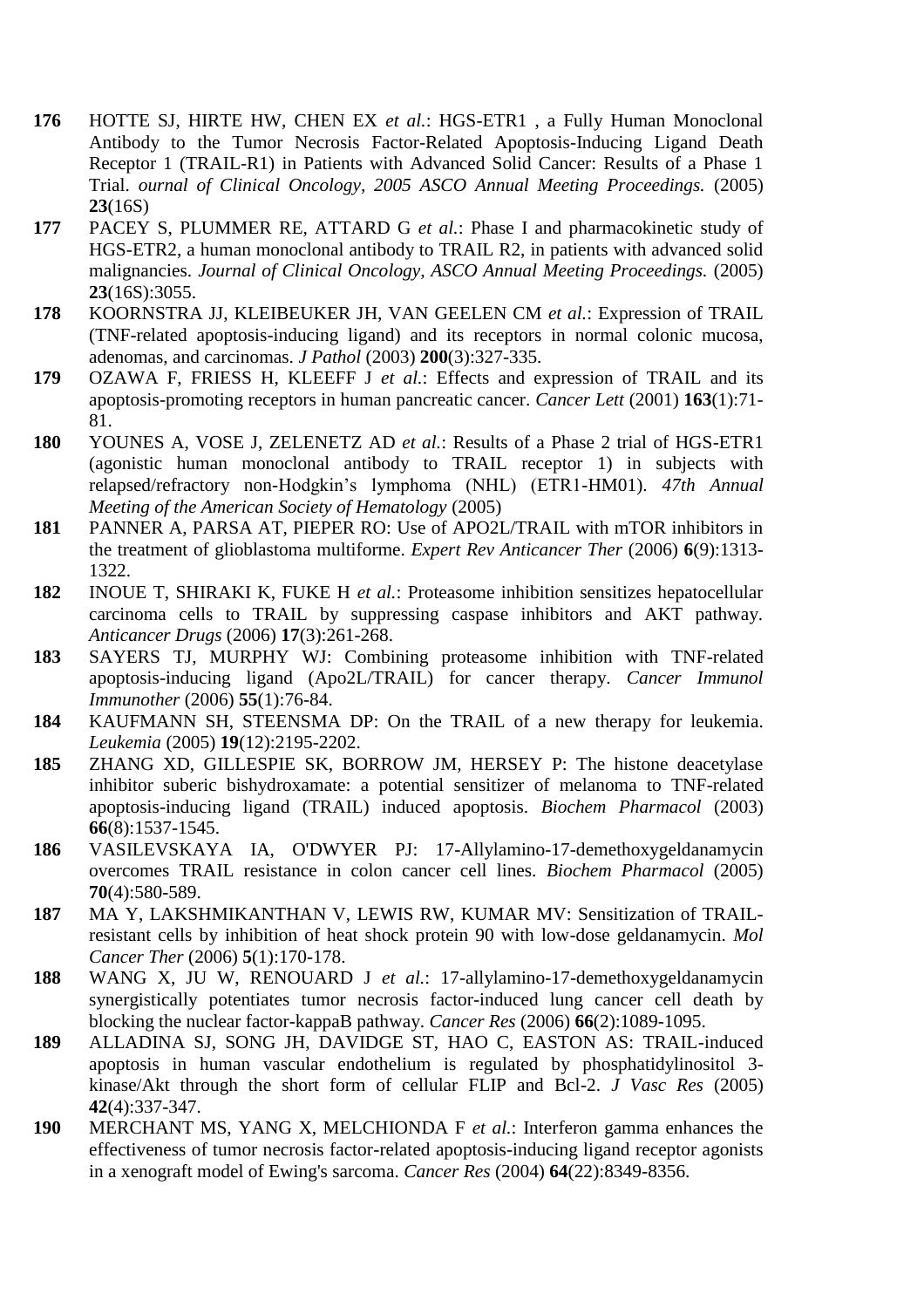- **191** PAPAGEORGIOU A, LASHINGER L, MILLIKAN R *et al.*: Role of tumor necrosis factor-related apoptosis-inducing ligand in interferon-induced apoptosis in human bladder cancer cells. *Cancer Res* (2004) **64**(24):8973-8979.
- **192** FULDA S, DEBATIN KM: 5-Aza-2'-deoxycytidine and IFN-gamma cooperate to sensitize for TRAIL-induced apoptosis by upregulating caspase-8. *Oncogene* (2006) **25**(37):5125-5133.
- **193** ERAMO A, PALLINI R, LOTTI F *et al.*: Inhibition of DNA methylation sensitizes glioblastoma for tumor necrosis factor-related apoptosis-inducing ligand-mediated destruction. *Cancer Res* (2005) **65**(24):11469-11477.
- **194** RAVI R, BEDI A: Sensitization of tumor cells to Apo2 ligand/TRAIL-induced apoptosis by inhibition of casein kinase II. *Cancer Res* (2002) **62**(15):4180-4185.
- **195** FULDA S, DEBATIN KM: Sensitization for anticancer drug-induced apoptosis by the chemopreventive agent resveratrol. *Oncogene* (2004) **23**(40):6702-6711.
- **196** SHIRAISHI T, YOSHIDA T, NAKATA S *et al.*: Tunicamycin enhances tumor necrosis factor-related apoptosis-inducing ligand-induced apoptosis in human prostate cancer cells. *Cancer Res* (2005) **65**(14):6364-6370.
- **197** LU M, KWAN T, YU C *et al.*: Peroxisome proliferator-activated receptor gamma agonists promote TRAIL-induced apoptosis by reducing survivin levels via cyclin D3 repression and cell cycle arrest. *J Biol Chem* (2005) **280**(8):6742-6751.
- **198** IZERADJENE K, DOUGLAS L, TILLMAN DM, DELANEY AB, HOUGHTON JA: Reactive oxygen species regulate caspase activation in tumor necrosis factor-related apoptosis-inducing ligand-resistant human colon carcinoma cell lines. *Cancer Res* (2005) **65**(16):7436-7445.
- **199** WIRTH T, KUHNEL F, FLEISCHMANN-MUNDT B *et al.*: Telomerase-dependent virotherapy overcomes resistance of hepatocellular carcinomas against chemotherapy and tumor necrosis factor-related apoptosis-inducing ligand by elimination of Mcl-1. *Cancer Res* (2005) **65**(16):7393-7402.
- **200** FAS SC, BAUMANN S, ZHU JY *et al.*: Wogonin sensitizes resistant malignant cells to TNFalpha- and TRAIL-induced apoptosis. *Blood* (2006) **108**(12):3700-3706.
- **201** OLTERSDORF T, ELMORE SW, SHOEMAKER AR *et al.*: An inhibitor of Bcl-2 family proteins induces regression of solid tumours. *Nature* (2005) **435**(7042):677-681.
- **202** YEOW WS, BARAS A, CHUA A *et al.*: Gossypol, a phytochemical with BH3-mimetic property, sensitizes cultured thoracic cancer cells to Apo2 ligand/tumor necrosis factorrelated apoptosis-inducing ligand. *J Thorac Cardiovasc Surg* (2006) **132**(6):1356-1362.
- **203** FULDA S, WICK W, WELLER M, DEBATIN KM: Smac agonists sensitize for Apo2L/TRAIL- or anticancer drug-induced apoptosis and induce regression of malignant glioma in vivo. *Nat Med* (2002) **8**(8):808-815.
- **204** LI L, THOMAS RM, SUZUKI H *et al.*: A small molecule Smac mimic potentiates TRAIL- and TNFalpha-mediated cell death. *Science* (2004) **305**(5689):1471-1474.
- **205** PETRUCCI E, PASQUINI L, PETRONELLI A *et al.*: A small molecule Smac mimic potentiates TRAIL-mediated cell death of ovarian cancer cells. *Gynecol Oncol* (2007)
- **206** SUH WS, KIM YS, SCHIMMER AD *et al.*: Synthetic triterpenoids activate a pathway for apoptosis in AML cells involving downregulation of FLIP and sensitization to TRAIL. *Leukemia* (2003) **17**(11):2122-2129.
- **207** HYER ML, CROXTON R, KRAJEWSKA M *et al.*: Synthetic triterpenoids cooperate with tumor necrosis factor-related apoptosis-inducing ligand to induce apoptosis of breast cancer cells. *Cancer Res* (2005) **65**(11):4799-4808.
- **208** SCHIMMER AD, THOMAS MP, HURREN R *et al.*: Identification of small molecules that sensitize resistant tumor cells to tumor necrosis factor-family death receptors. *Cancer research* (2006) **66**(4):2367-2375.